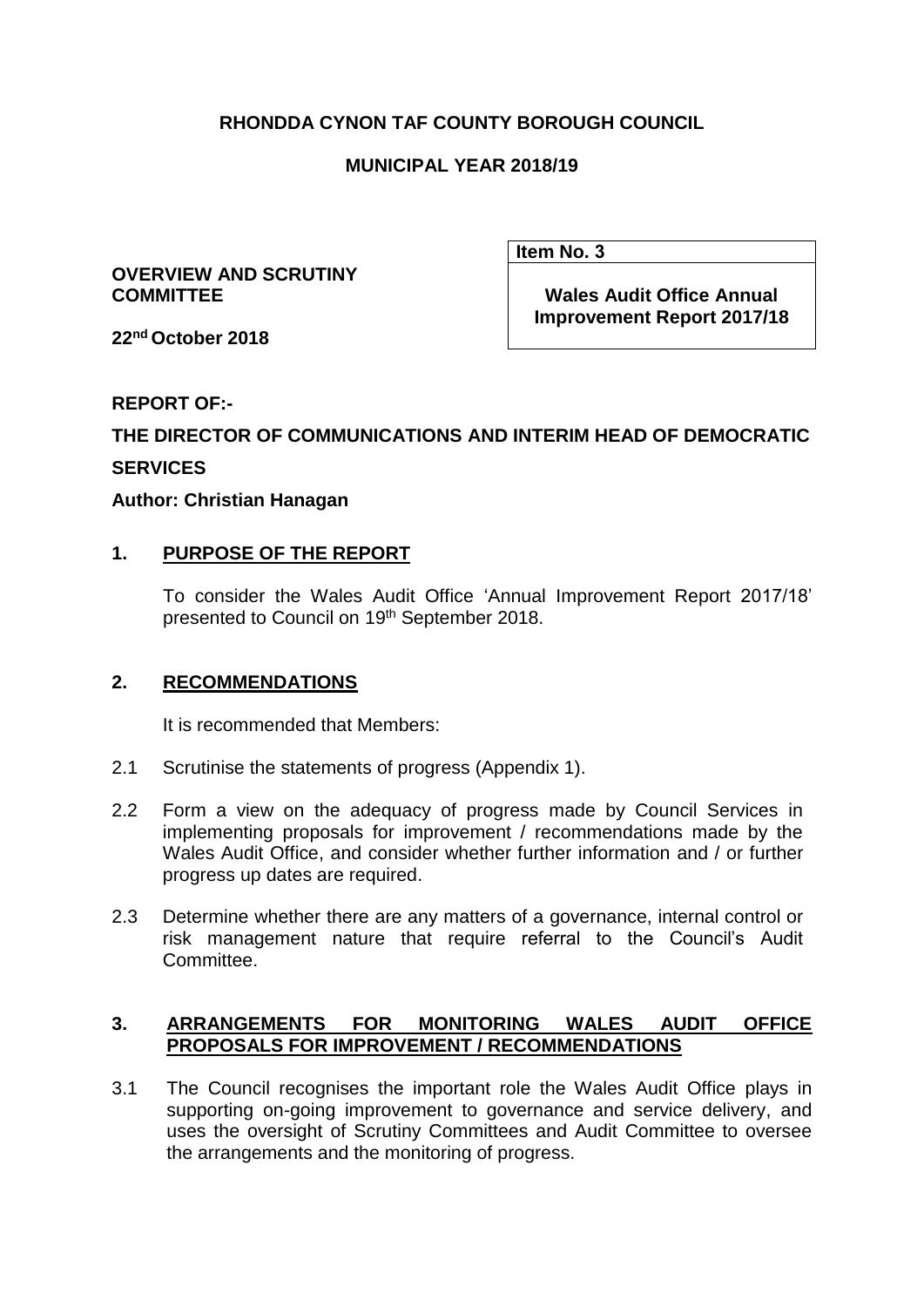### Scrutiny Committees

- 3.2 The Terms of Reference of the Council's Overview and Scrutiny function is to, amongst other things, scrutinise actions taken in connection with the discharge of the Council's functions. In line with this, the Committee has responsibility to oversee reports issued by the Wales Audit Office i.e. to review and challenge the progress the Council is making toward implementing agreed actions.
- 3.3 In addition to the above function, where the Committee determines there are matters of a 'governance', 'internal control' or 'risk management' nature that require further review, it is able to refer these to Audit Committee for consideration.

### Audit Committee

- 3.4 Members will note that the Council's Audit Committee has a different, albeit, linked role in overseeing reports issued by the Wales Audit Office in line with its Terms of Reference i.e. 'To receive and consider reports of the External Auditor in relation to the accounts, matters of financial probity and corporate governance and providing the opportunity for direct discussion with the auditor(s) on these.'
- 3.5 To discharge the above requirement, the Council's Audit Committee has responsibility for:
	- Providing independent assurance that there are adequate controls in place to mitigate key risks; and
	- Determining whether there are any matters of a governance, internal control or risk management nature that require further action or attention.
- 3.6 Similar to the information set out above for Scrutiny Committees, where Audit Committee considers there are performance related matters that require further review, it is also able to refer these to the designated Scrutiny Committee for review.

### **4. WALES AUDIT OFFICE – ANNUAL IMPROVEMENT REPORT 2017/18**

4.1 At the meeting of Council held on the [19th September 2018](https://www.rctcbc.gov.uk/EN/Council/CouncillorsCommitteesandMeetings/Meetings/Council/2018/09/19/Reports/AgendaItem7AnnualImprovementPlan.pdf) Members received the Wales Audit Office Annual Improvement Report 2017/18 (AIR). The AIR contained proposals for improvement / recommendations from published reports that were specific to Rhondda Cynon Taf and also national reports that relate to both local authorities more generally and Welsh Government. Table 1 provides a list of the published reports covered by the AIR together with hyperlinks to copies of each report.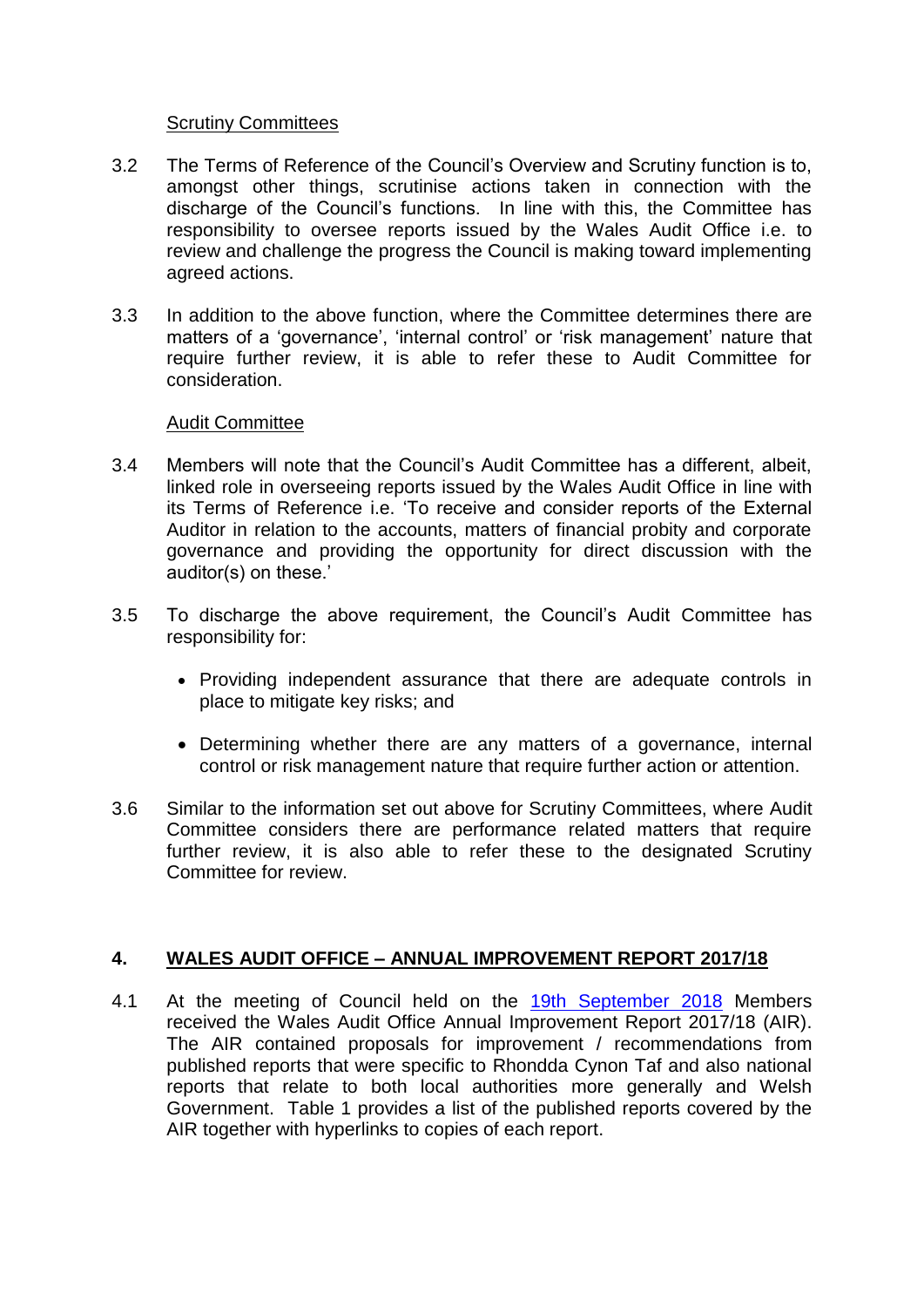# Table 1 – Published reports covered by the 2017/18 AIR

| <b>Type of Report</b>                                                 | <b>Report Title</b>                                                                                           | <b>Proposals For Improvement</b><br><b>Reported</b>                                                                                                                                                            |
|-----------------------------------------------------------------------|---------------------------------------------------------------------------------------------------------------|----------------------------------------------------------------------------------------------------------------------------------------------------------------------------------------------------------------|
| <b>RCT Specific Reports</b>                                           | Aligning the levers of change                                                                                 | <b>No</b>                                                                                                                                                                                                      |
| (audit, regulatory and<br>inspection work reported<br>during 2017-18) | <b>Scrutiny: Fit for the future</b><br>Review <sup>1</sup>                                                    | Yes                                                                                                                                                                                                            |
|                                                                       | Annual Audit Letter 2016-17<br>contained in WAO Annual<br><b>Improvement Report to Council</b><br>21 June     | <b>No</b>                                                                                                                                                                                                      |
|                                                                       | Wales Audit Office - annual<br>improvement plan audit                                                         | <b>No</b>                                                                                                                                                                                                      |
|                                                                       | <b>Wales Audit Office - annual</b><br>assessment of performance<br>contained within the 2016/17<br><b>AIR</b> | No                                                                                                                                                                                                             |
|                                                                       | <b>Wales Audit Office - Savings</b><br>Planning contained within the<br>2016/17 AIR                           | Yes                                                                                                                                                                                                            |
| <b>National Report</b><br>recommendations<br>2017-18                  | <b>Savings Planning in Councils</b><br>in Wales                                                               | <b>No</b><br>Specific proposals for<br>improvement were included in<br>a local report to the Council.<br>This was reported to Council<br>(21/6/17), O&S Committee<br>(13/9/17) and Audit Committee<br>16/10/17 |
|                                                                       | <b>Public Procurement in Wales</b>                                                                            | Yes                                                                                                                                                                                                            |
|                                                                       | <b>Good governance when</b><br>determining significant service<br>changes - national summary                  | <b>No</b><br>Specific proposals for<br>improvement were included in<br>a local report to the Council.<br>This was reported to Cabinet<br>(9/3/17) and Audit Committee<br>(20/3/17)                             |
|                                                                       | <b>Financial</b><br>Local<br>government<br>Reporting 2016/17                                                  | <b>No</b>                                                                                                                                                                                                      |

**<sup>.</sup>** <sup>1</sup> Scrutiny: Fit for the Future? Review – this report is a specific agenda item on the 22<sup>nd</sup> October 2018 Overview and Scrutiny meeting in view of this Committee's role in overseeing the Council's scrutiny function.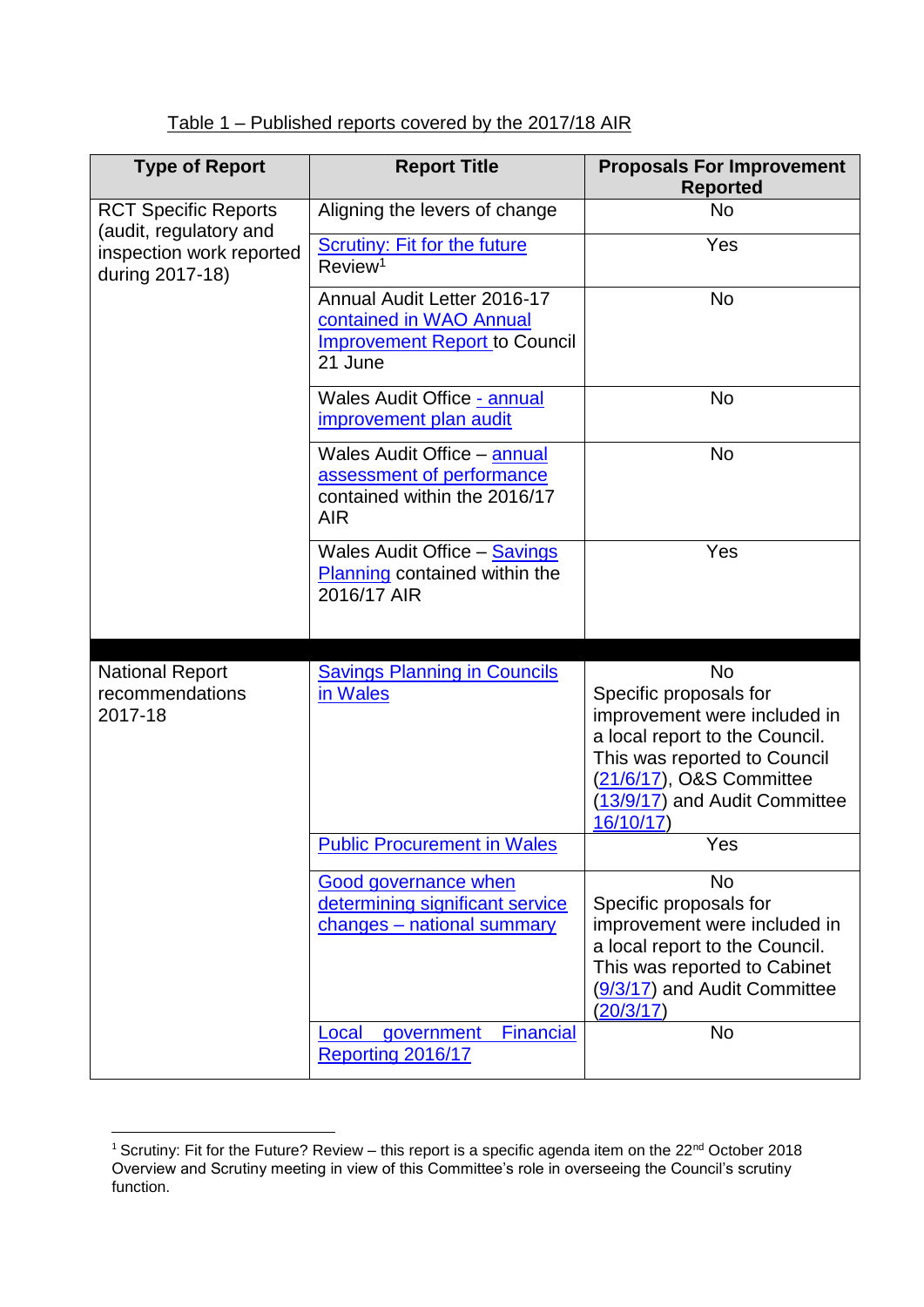| <b>Type of Report</b>                                | <b>Report Title</b>                                                                                                          | <b>Proposals For Improvement</b><br><b>Reported</b> |
|------------------------------------------------------|------------------------------------------------------------------------------------------------------------------------------|-----------------------------------------------------|
| <b>National Report</b><br>recommendations<br>2017-18 | <b>How Local Government</b><br>managed demand -<br>homelessness                                                              | Yes                                                 |
|                                                      | <b>Housing Adaptations</b>                                                                                                   | Yes                                                 |
|                                                      | Speak my language:<br>Overcoming language and<br>communication barriers in<br>public services                                | Yes                                                 |
|                                                      | <b>Strategic Commissioning of</b><br><b>Accommodation Services for</b><br><b>Adults with Learning</b><br><b>Disabilities</b> | Yes                                                 |

- 4.2 A statement of progress made by Council Services to implement the proposals for improvement / recommendations made by the Wales Audit Office, where applicable to Rhondda Cynon Taf, are set out in Appendix 1.
- 4.3 In line with the Overview and Scrutiny Committee's Terms of Reference, the Committee is requested to scrutinise the statement of progress, in addition to Members own lines of enquiry, and:
	- Form a view on the adequacy of progress made and consider whether any further information / action is required; and
	- Determine whether there are any matters of a governance, internal control or risk management nature that require referral to the Council's Audit Committee.

# **5. CONCLUSIONS**

- 5.1 Wales Audit Office reports play an important role in supporting on-going improvement to the Council's governance and service delivery arrangements, and as part of this process the Council utilises its Scrutiny Committees and Audit Committee to oversee the arrangements and the monitoring of progress.
- 5.2 In line with the Overview and Scrutiny Committee's Terms of Reference, the Committee has responsibility for reviewing and challenging the progress the Council is making toward implementing agreed actions and forming a view on the adequacy of progress being made.
- 5.3 Lastly, where the Overview and Scrutiny Committee consider there are matters of a 'governance', 'internal control' or 'risk management' nature that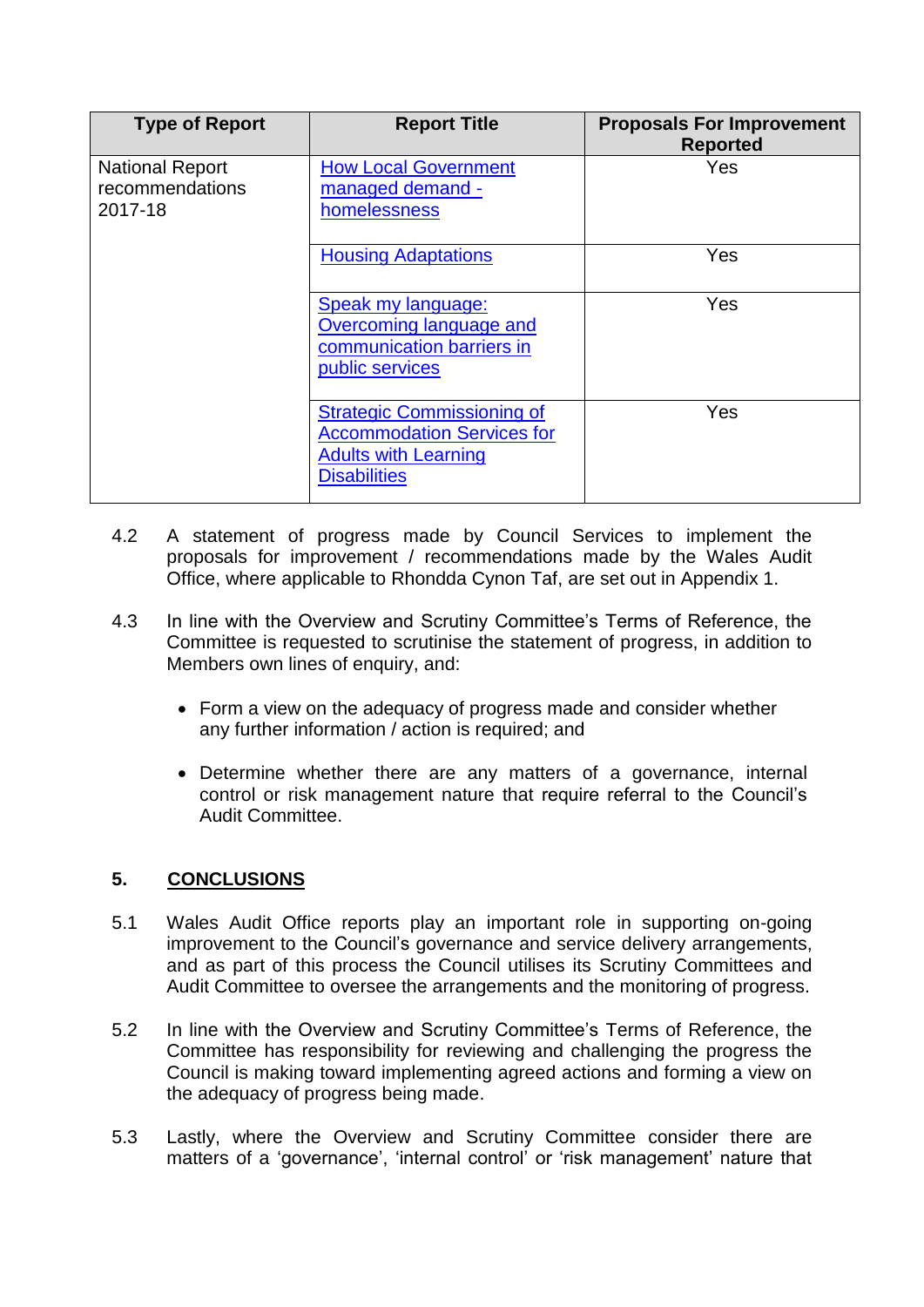require further review, these can be referred to Audit Committee for consideration.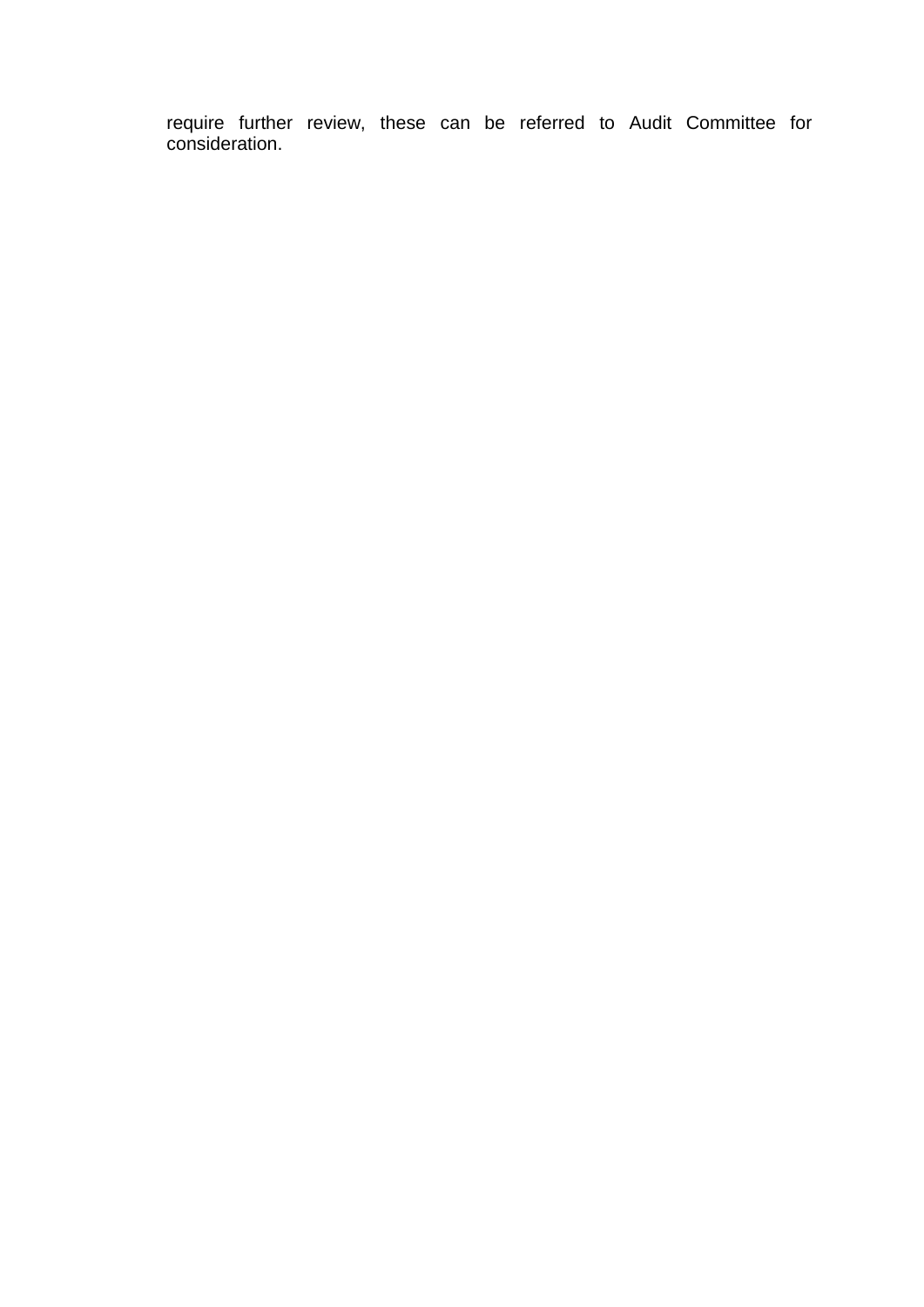# **LOCAL GOVERNMENT ACT, 1972**

### **as amended by**

### **THE ACCESS TO INFORMATION ACT, 1985**

### **RHONDDA CYNON TAF COUNTY BOROUGH COUNCIL**

## **LIST OF BACKGROUND PAPERS**

### **OVERVIEW AND SCRUTINY COMMITTEE**

**22nd October 2018**

# **Report of the Director of Communications and Interim Head of Democratic Services**

**Author: Christian Hanagan** 

**Item: 4 - Wales Audit Office Annual Improvement Report 2017/18**

**Contact Officer: Christian Hanagan**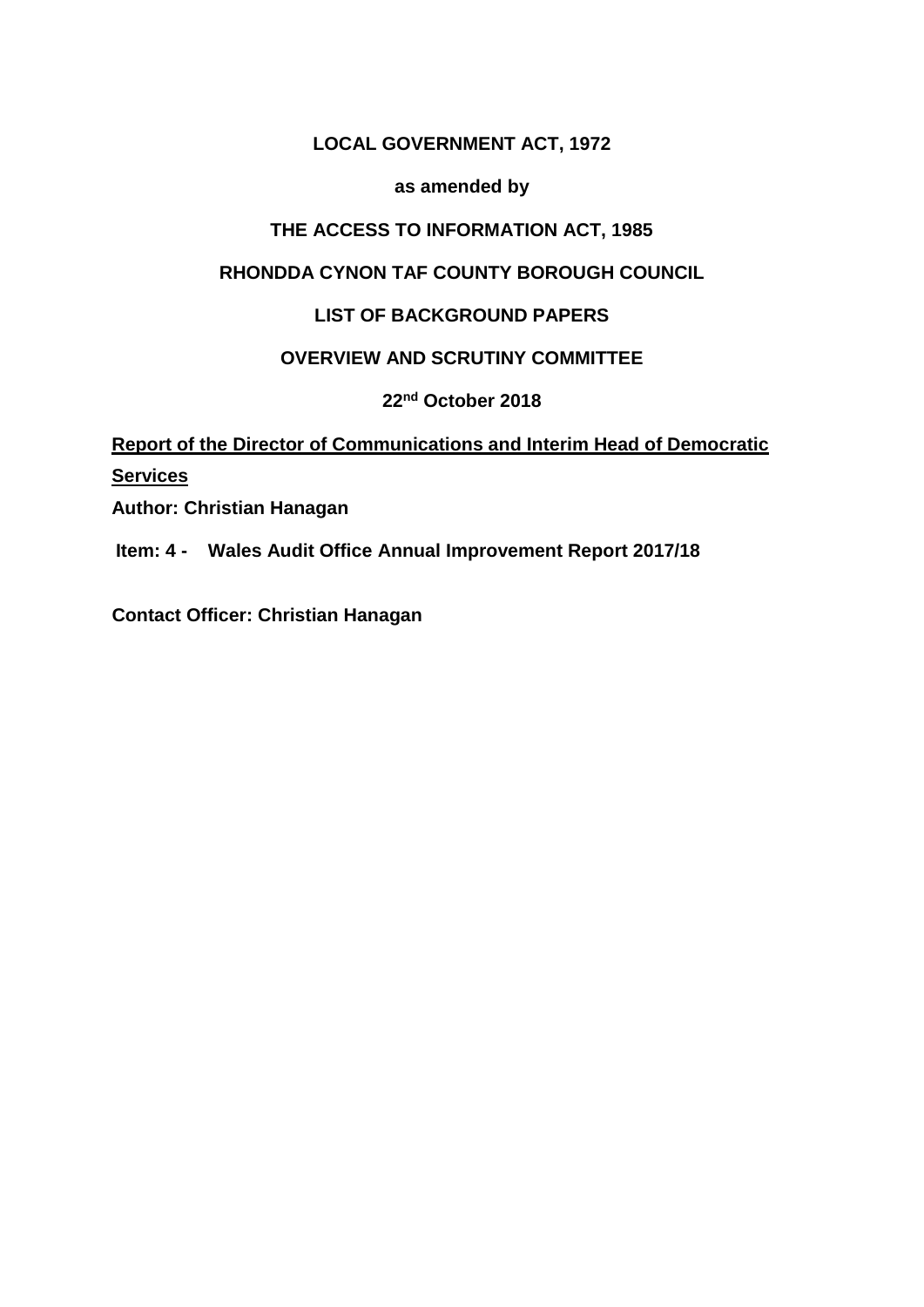# **Wales Audit Office - [Annual Improvement Report](https://www.rctcbc.gov.uk/EN/Council/CouncillorsCommitteesandMeetings/Meetings/Council/2018/09/19/Reports/AgendaItem7AnnualImprovementPlan.pdf) 2017-18**

# **Local and National Reports – Recommendations/Proposals for improvement**

**Progress to date**

### **Local Reports**

#### **April 2018 - Aligning the Levers of Change** –

The reference to Aligning the Levers of Change in the AIR arose from a Pilot Project undertaken by the WAO with the Council in the use of a software 'Sense Maker' to assess attitudes to Risk. The work comprised a workshop with senior staff and Members. There was no formal WAO report issued and consequently no proposals for improvement. This work has helped to inform an Academi Wales report **Taking Risks – [how to make it safe to fail.](https://s3-eu-west-1.amazonaws.com/academi-live-storage/7e/42/48/05/f98046e79f1bdc97245c21eb/32629Sowingseeds-Risk_Finaleng_WEB.pdf)** 

|                                | July 18 - Scrutiny Fit for the Future - The report contained five proposals for improvement.                                                                                                                                                                                  |                                                                                                                                                                                                                                                                                                                                                                                                                                                |                                                                                                                                                                                             |                                                                                           |                      |  |
|--------------------------------|-------------------------------------------------------------------------------------------------------------------------------------------------------------------------------------------------------------------------------------------------------------------------------|------------------------------------------------------------------------------------------------------------------------------------------------------------------------------------------------------------------------------------------------------------------------------------------------------------------------------------------------------------------------------------------------------------------------------------------------|---------------------------------------------------------------------------------------------------------------------------------------------------------------------------------------------|-------------------------------------------------------------------------------------------|----------------------|--|
|                                | <b>Proposals for improvement</b>                                                                                                                                                                                                                                              | <b>Update &amp; Action to Date</b>                                                                                                                                                                                                                                                                                                                                                                                                             | <b>Next Steps</b>                                                                                                                                                                           | <b>Delivery</b>                                                                           | Responsible          |  |
|                                | <b>The Council should</b>                                                                                                                                                                                                                                                     |                                                                                                                                                                                                                                                                                                                                                                                                                                                |                                                                                                                                                                                             | Date                                                                                      | <b>Officer</b>       |  |
| <b>WAO</b><br>FFF <sub>1</sub> | Review whether specific training<br>could better prepare overview and<br>scrutiny members to respond to<br>current and future challenges. This<br>could include training on Cardiff<br>Capital Region City Deal and Well-<br>being of Future Generations (Wales)<br>Act 2015. | <b>AGREED</b> The training needs of Members have been<br>reviewed through a Personal Development Review<br>process as part of the Council's ongoing commitment<br>to Member development.<br>Training needs in respect of Well-being of Future<br>Generations Act and the Cardiff Regional City Deal,<br>among other things have already been identified as<br>part of this process.                                                            | A new approach to providing training<br>that will strengthen arrangements for<br>Member development will be presented<br>to Democratic Services Committee for<br>consideration on 25.10.18. | Arrangemen<br>ts to be put<br>in place by<br>the start of<br>the new<br>municipal<br>vear | Christian<br>Hanagan |  |
|                                |                                                                                                                                                                                                                                                                               | Well-being of Future Generations Act-Following initial<br>training in respect of Well-being of Future Generations<br>Act at Member induction, a Scrutiny Working Group<br>has been established to develop RCT scrutiny<br>arrangements that can be incorporated into existing<br>processes. This will include consideration of a draft<br>Scrutiny Framework which is being developed by the<br>office of the Future Generations Commissioner. | Working Group meetings have<br>scheduled between October and<br>January.                                                                                                                    | Oct-18 and<br>$Jan-19$                                                                    | Christian<br>Hanagan |  |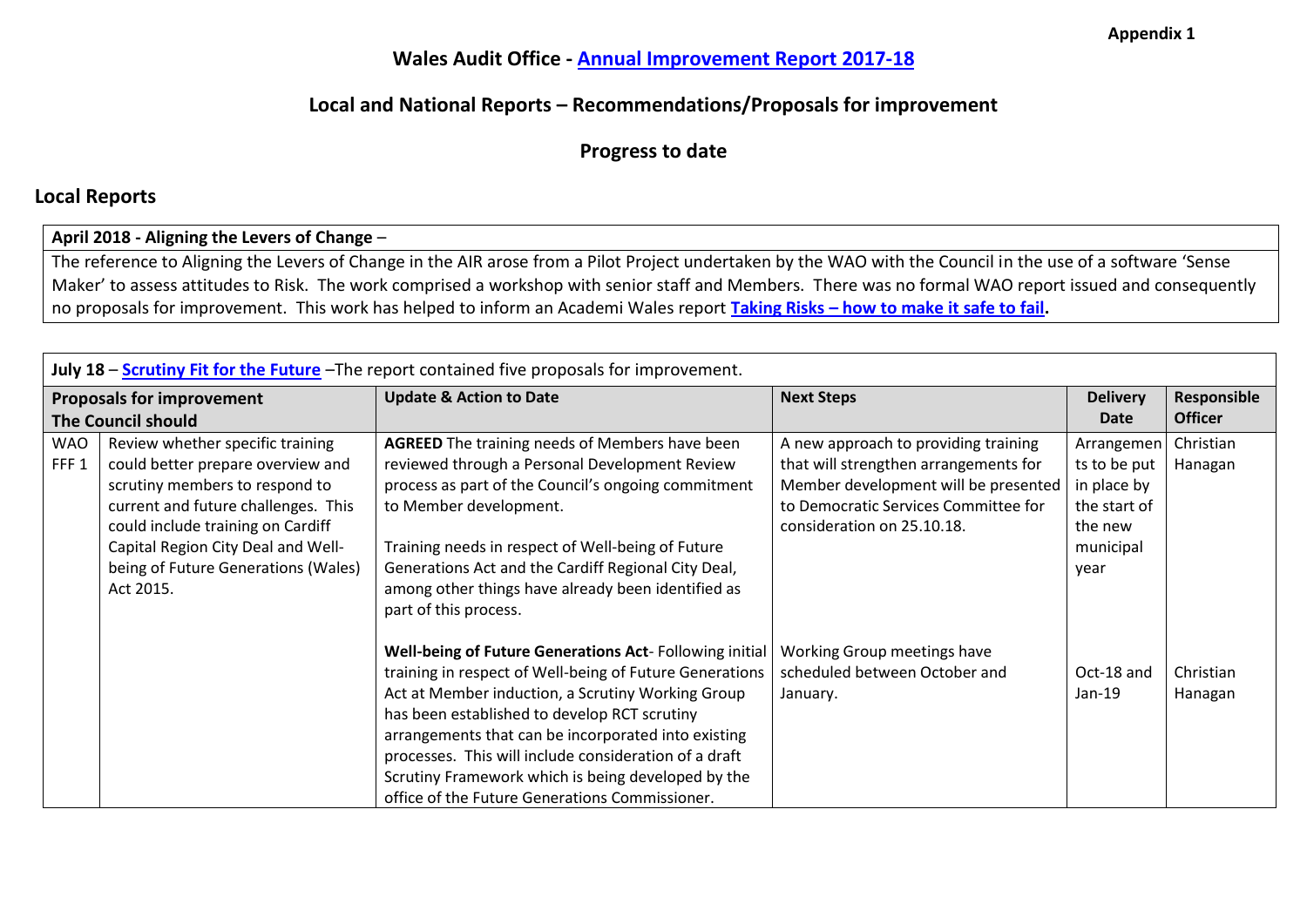|                                | July 18 - Scrutiny Fit for the Future - The report contained five proposals for improvement.                                                |                                                                                                                                                                                                                                                                                                                                                                                                                                                               |                                                                                                                                                                                                                                                                                                                     |                                                                       |                      |  |
|--------------------------------|---------------------------------------------------------------------------------------------------------------------------------------------|---------------------------------------------------------------------------------------------------------------------------------------------------------------------------------------------------------------------------------------------------------------------------------------------------------------------------------------------------------------------------------------------------------------------------------------------------------------|---------------------------------------------------------------------------------------------------------------------------------------------------------------------------------------------------------------------------------------------------------------------------------------------------------------------|-----------------------------------------------------------------------|----------------------|--|
|                                | <b>Proposals for improvement</b>                                                                                                            | <b>Update &amp; Action to Date</b>                                                                                                                                                                                                                                                                                                                                                                                                                            | <b>Next Steps</b>                                                                                                                                                                                                                                                                                                   | <b>Delivery</b>                                                       | Responsible          |  |
|                                | <b>The Council should</b>                                                                                                                   |                                                                                                                                                                                                                                                                                                                                                                                                                                                               |                                                                                                                                                                                                                                                                                                                     | <b>Date</b>                                                           | <b>Officer</b>       |  |
|                                |                                                                                                                                             | It is anticipated that Members of the Working Group<br>will act as WFG 'Champions' within their respective<br>Committees to support any changes to the scrutiny<br>arrangements arising from the findings of the working<br>group.                                                                                                                                                                                                                            | CCRCD Training is being discussed at the                                                                                                                                                                                                                                                                            | Following                                                             | Christian            |  |
|                                |                                                                                                                                             | <b>Cardiff City Region City Deal-</b> scrutiny arrangements<br>have been established, with Bridgend Council taking<br>forward the lead. We are working closely with<br>colleagues in Bridgend to ensure that Members of the<br>Board representing the council are provided with<br>sufficient training and support to allow them to<br>undertake their scrutiny role in this area.                                                                            | first meeting of the City Deal Joint<br>Scrutiny which is taking place on the<br>15.10.18                                                                                                                                                                                                                           | the Joint<br>Scrutiny<br>Committees<br>first<br>meeting in<br>October | Hanagan              |  |
|                                |                                                                                                                                             | The Council is responsive to Members requests for<br>training and changing legislation, with forthcoming<br>training to be provided in respect of GDPR, which we<br>will share with our Community and Town Council<br>colleagues to ensure all elected representatives for RCT<br>are supported.                                                                                                                                                              | Subject to the agreement of Democratic<br>Services Committee GDPR training to<br>take place prior to full Council on the<br>28.11.18                                                                                                                                                                                | <b>Nov-18</b>                                                         | Christian<br>Hanagan |  |
| <b>WAO</b><br>FFF <sub>2</sub> | Review the level and type of scrutiny<br>support required to enable the<br>scrutiny function to respond to<br>current and future challenges | <b>AGREED</b> The Council is constantly reviewing capacity<br>and support arrangements. Most recently at the<br>Democratic Services Committee in July, 2018 it was<br>agreed that Christian Hanagan be designated the<br>interim Head of Democratic Services (HODS) following<br>the retirement of Karyl May. The Committee further<br>agreed to<br>create a Council Business Unit that will support<br>$\bullet$<br>the Executive and Non-Executive Members; | Further detail that will<br>enhance officer support available<br>$\bullet$<br>to non-executive members<br>provide assistance for members to<br>$\bullet$<br>better prepare for scrutiny and<br>Strengthen research support for<br>$\bullet$<br>members<br>improved support for the Council's<br>scrutiny functions, | Democratic<br>Services<br>Committee<br>-25 Oct 18                     | Christian<br>Hanagan |  |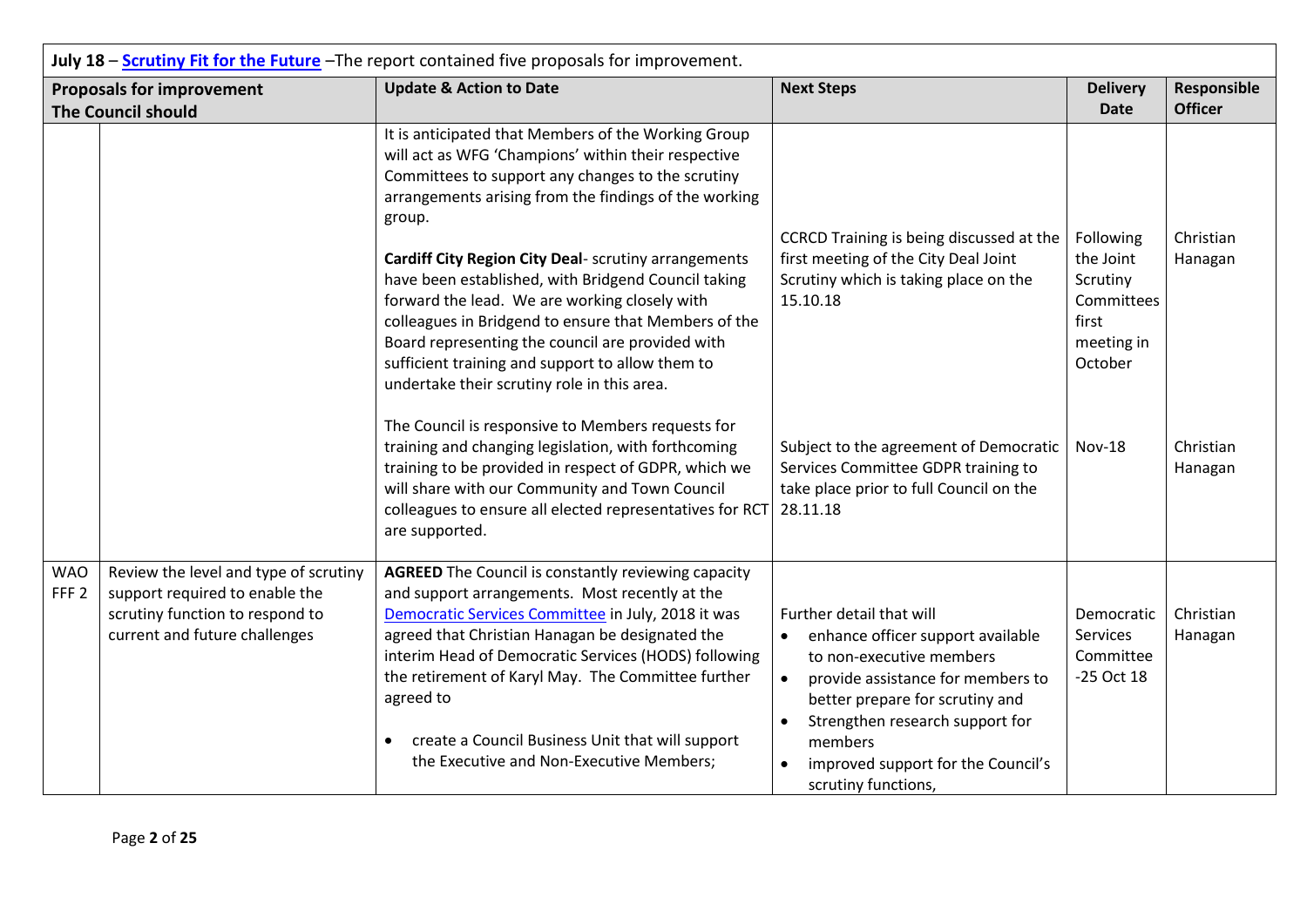| July 18 - Scrutiny Fit for the Future - The report contained five proposals for improvement. |                                                                                                                                                                             |                                                                                                                                                                                                                                                                                                                                                                                                                                                                                                                                                                                                                                                                                                                                                                                                                                                                                                                                                               |                                                                                                                                                                  |                                                                   |                               |
|----------------------------------------------------------------------------------------------|-----------------------------------------------------------------------------------------------------------------------------------------------------------------------------|---------------------------------------------------------------------------------------------------------------------------------------------------------------------------------------------------------------------------------------------------------------------------------------------------------------------------------------------------------------------------------------------------------------------------------------------------------------------------------------------------------------------------------------------------------------------------------------------------------------------------------------------------------------------------------------------------------------------------------------------------------------------------------------------------------------------------------------------------------------------------------------------------------------------------------------------------------------|------------------------------------------------------------------------------------------------------------------------------------------------------------------|-------------------------------------------------------------------|-------------------------------|
|                                                                                              | <b>Proposals for improvement</b><br><b>The Council should</b>                                                                                                               | <b>Update &amp; Action to Date</b>                                                                                                                                                                                                                                                                                                                                                                                                                                                                                                                                                                                                                                                                                                                                                                                                                                                                                                                            | <b>Next Steps</b>                                                                                                                                                | <b>Delivery</b><br><b>Date</b>                                    | Responsible<br><b>Officer</b> |
|                                                                                              |                                                                                                                                                                             | make the Member support functions more<br>resilient; and<br>reinvest any efficiency savings arising to increase<br>the capacity of the Business Unit to support the<br>Scrutiny Committees in undertaking their duties.                                                                                                                                                                                                                                                                                                                                                                                                                                                                                                                                                                                                                                                                                                                                       | will be included in the statutory<br>'Sufficiency of Resources' report which<br>will be presented to the Democratic<br>Services Committee on 25 October<br>2018. |                                                                   |                               |
| <b>WAO</b><br>FFF <sub>3</sub>                                                               | Ensure that members have the<br>opportunity to adequately prepare<br>for scrutiny activity by having access<br>to information in advance of scrutiny<br>committee meetings. | AGREED - Through the new Council Business Unit, the<br>Council will ensure that Members have sufficient<br>access to information and Officer reports in the<br>specified time-lines as set out in the Council's<br>constitution. Also, that any presentations from<br>Officers supplement Officer reports and<br>recommendations, where appropriate, and are not<br>stand alone items. This will be strengthened by the<br>Head of Democratic Services now being part of the<br>Senior Leadership Team.<br>The recent development of the Cabinet/Scrutiny<br>Engagement sessions with Scrutiny Chairs and Cabinet<br>portfolio holders will continue to enhance this<br>approach, with timely discussions of forward work<br>programmes and opportunities for Scrutiny<br>committees.<br>Greater transparency of the detailed Cabinet work<br>programme will also assist Scrutiny Members to<br>establish items for pre-scrutiny and associated<br>timelines. | See above                                                                                                                                                        | Following<br>the<br>Democratic<br>Services<br>Committee<br>Oct-18 | Christian<br>Hanagan          |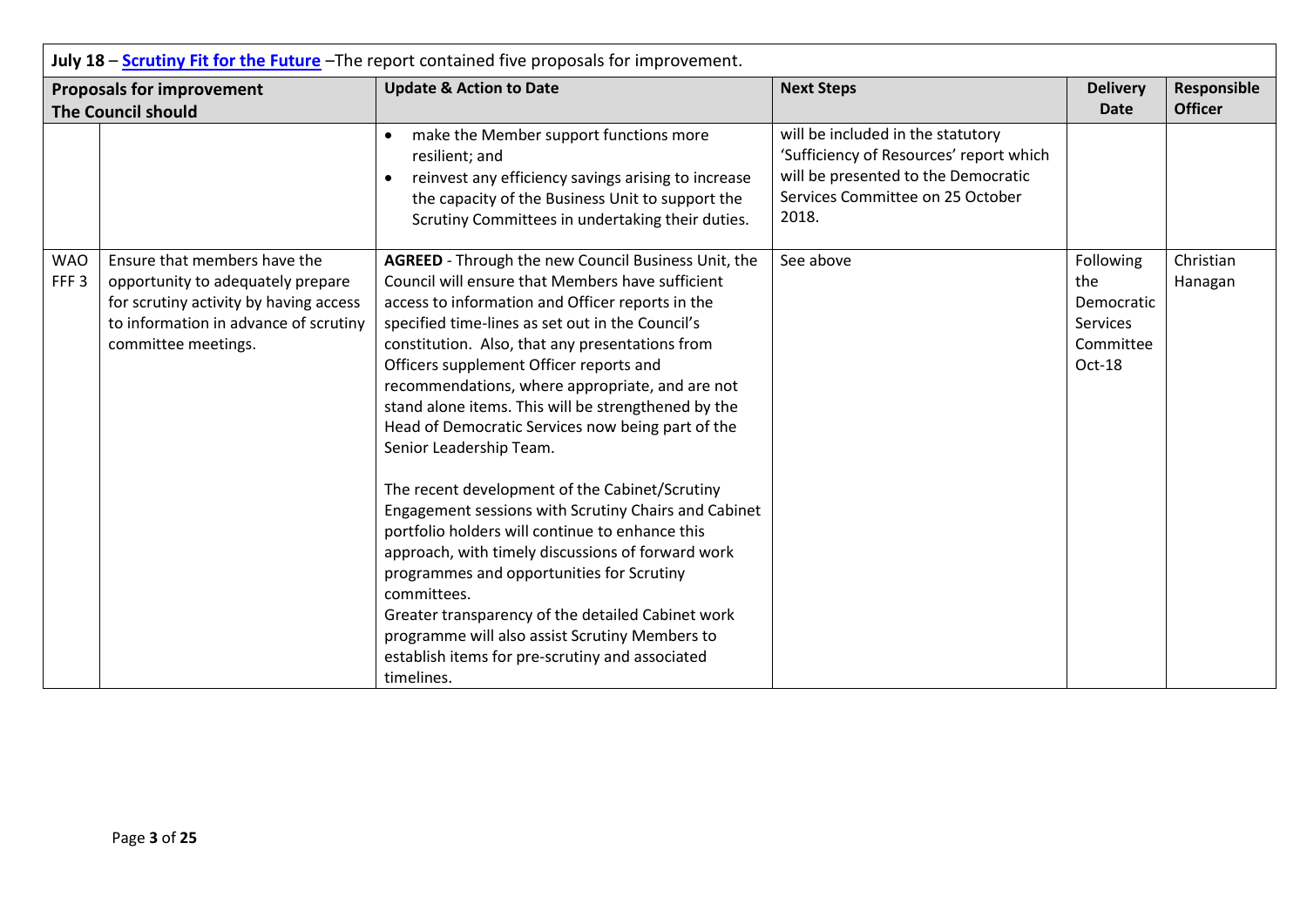|                    | July 18 - Scrutiny Fit for the Future - The report contained five proposals for improvement. |                                                                                                                      |                                                                                                                                                                                                                                                                                                                                                                                                                                                                                                                                                                                                                                                                                                                                                                                                                                                                                                 |                                                                                                          |                                |                               |
|--------------------|----------------------------------------------------------------------------------------------|----------------------------------------------------------------------------------------------------------------------|-------------------------------------------------------------------------------------------------------------------------------------------------------------------------------------------------------------------------------------------------------------------------------------------------------------------------------------------------------------------------------------------------------------------------------------------------------------------------------------------------------------------------------------------------------------------------------------------------------------------------------------------------------------------------------------------------------------------------------------------------------------------------------------------------------------------------------------------------------------------------------------------------|----------------------------------------------------------------------------------------------------------|--------------------------------|-------------------------------|
|                    |                                                                                              | <b>Proposals for improvement</b><br><b>The Council should</b>                                                        | <b>Update &amp; Action to Date</b>                                                                                                                                                                                                                                                                                                                                                                                                                                                                                                                                                                                                                                                                                                                                                                                                                                                              | <b>Next Steps</b>                                                                                        | <b>Delivery</b><br><b>Date</b> | Responsible<br><b>Officer</b> |
| <b>WAO</b><br>FFF4 |                                                                                              | a) Strengthen committee<br>ownership of forward work<br>programmes and committee<br>agendas; and                     | <b>AGREED</b> - The Council continues to strengthen<br>ownership of forward work programmes and<br>committee agendas. Steps include<br>Overview and Scrutiny Committee's (O&S)<br>$\bullet$<br>consideration of the quarterly Cabinet work<br>programme. This enables O&S to refer matters to<br>other Scrutiny Committees to help them plan their<br>work programmes<br>Regular meetings between Scrutiny Chairs with<br>$\bullet$<br>associated Cabinet Members and Group Directors.<br>These meetings address the cabinet work<br>programme, policy developments and scrutiny<br>priorities and have strengthened Members' overall<br>understanding of the Council's business.                                                                                                                                                                                                               |                                                                                                          |                                |                               |
|                    |                                                                                              | b) Clarify and promote<br>arrangements for adding items<br>to forward work programmes for<br>members and the public. | At its meeting on 27 June the Council agreed a Council<br>Work Programme which will help to make the business<br>of the Council more transparent and although we know<br>have more to do we've have started to make changes.<br>This includes:<br>meetings of Scrutiny Committees being held in<br>$\bullet$<br>locations within communities across RCT. The aim<br>of this is to encourage greater public engagement<br>in the development of work programmes and<br>attendance and involvement at Committee<br>meetings. However, it is too early to evaluate the<br>extent to which this has been achieved.<br>dedicated pages for Scrutiny have been included<br>$\bullet$<br>on the Council's Website. These pages contain<br>detailed information about the role of Scrutiny,<br>projects that have been introduced as a result of<br>Scrutiny intervention and a 'Scrutiny Chairs' Blog' | Review the effectiveness and impact of<br>holding Scrutiny Committee meeting in<br>locations across RCT. | May-19                         | Christian<br>Hanagan          |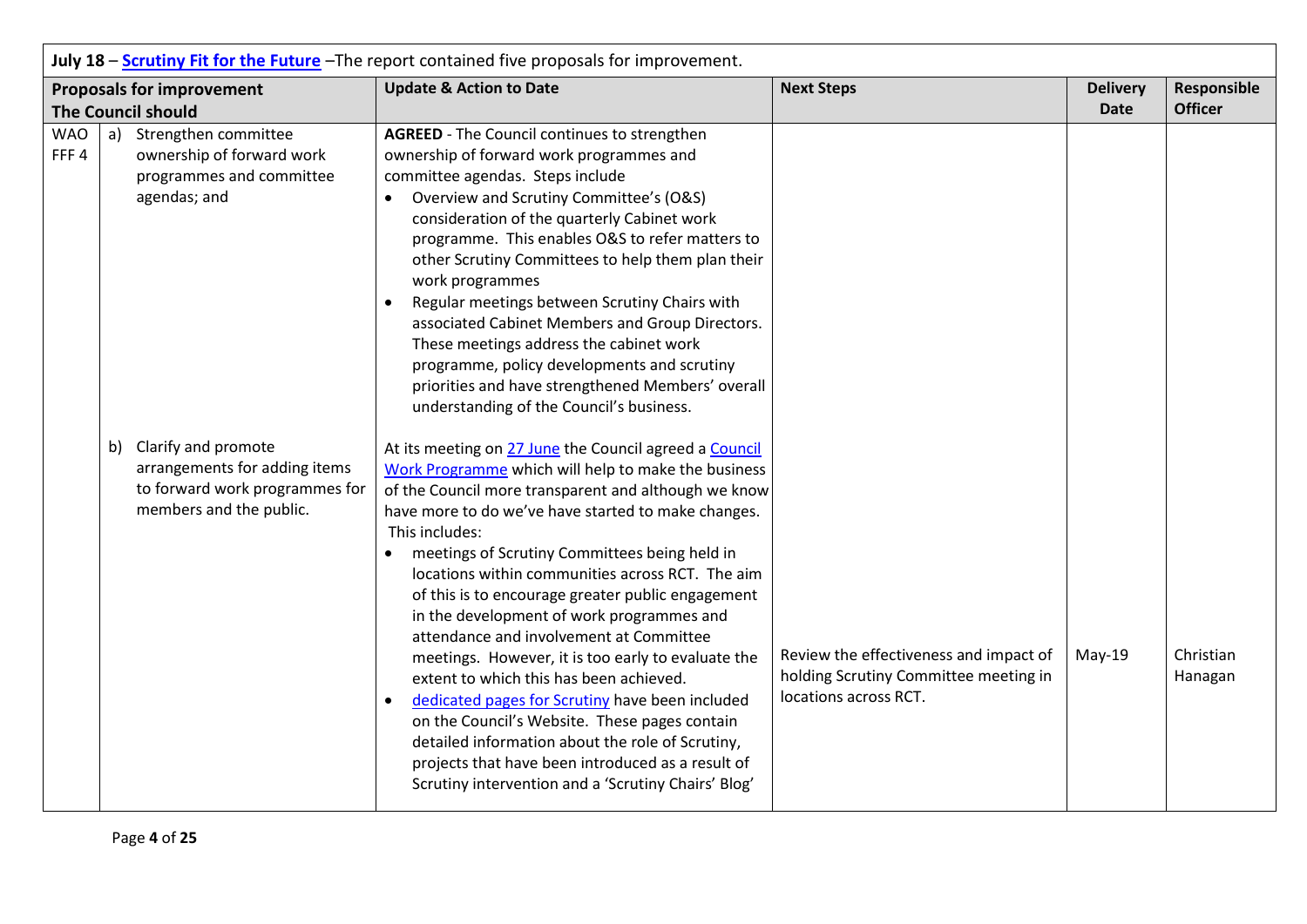|                                | July 18 - Scrutiny Fit for the Future - The report contained five proposals for improvement. |                                                                                                                                                                                                                                                                                                                                                                                                                                                                                                                                                                                            |                                                                       |                 |                      |
|--------------------------------|----------------------------------------------------------------------------------------------|--------------------------------------------------------------------------------------------------------------------------------------------------------------------------------------------------------------------------------------------------------------------------------------------------------------------------------------------------------------------------------------------------------------------------------------------------------------------------------------------------------------------------------------------------------------------------------------------|-----------------------------------------------------------------------|-----------------|----------------------|
|                                | <b>Proposals for improvement</b>                                                             | <b>Update &amp; Action to Date</b>                                                                                                                                                                                                                                                                                                                                                                                                                                                                                                                                                         | <b>Next Steps</b>                                                     | <b>Delivery</b> | Responsible          |
|                                | <b>The Council should</b>                                                                    |                                                                                                                                                                                                                                                                                                                                                                                                                                                                                                                                                                                            |                                                                       | <b>Date</b>     | <b>Officer</b>       |
|                                |                                                                                              | which currently contains contributions from two                                                                                                                                                                                                                                                                                                                                                                                                                                                                                                                                            | Continue to develop dedicated Scrutiny                                | Ongoing         | Christian            |
|                                |                                                                                              | Scrutiny Chairs. Implementation of additional<br>pages 'Engage with the Council' which provide<br>options by which residents can engage in the<br>Council's decision making processes, are imminent.                                                                                                                                                                                                                                                                                                                                                                                       | pages.                                                                |                 | Hanagan              |
|                                |                                                                                              | work to ensure the format of work programmes is<br>$\bullet$                                                                                                                                                                                                                                                                                                                                                                                                                                                                                                                               | Ensure the implementation of the                                      | Oct-18          | Christian            |
|                                |                                                                                              | fit for purpose and user friendly for both Members<br>and residents.                                                                                                                                                                                                                                                                                                                                                                                                                                                                                                                       | 'Engage with the Council' Web pages.                                  |                 | Hanagan              |
|                                |                                                                                              | arrangements to ensure that meetings of Chairs<br>$\bullet$<br>and Vice-chairs of Scrutiny receive regular updates                                                                                                                                                                                                                                                                                                                                                                                                                                                                         | Continue work to introduce user<br>friendly Scrutiny work programmes. | Ongoing         | Christian<br>Hanagan |
|                                |                                                                                              | on Council business being developed by the Senior<br>Leadership Team and the Executive for                                                                                                                                                                                                                                                                                                                                                                                                                                                                                                 | Put in place arrangements to provide                                  | By the          | Christian            |
|                                |                                                                                              | consideration so that they can better reflect the                                                                                                                                                                                                                                                                                                                                                                                                                                                                                                                                          | Chair and Vice meetings with more                                     | Council         | Hanagan              |
| priorities being discussed.    |                                                                                              | detailed information to inform their                                                                                                                                                                                                                                                                                                                                                                                                                                                                                                                                                       | AGM 2019                                                              |                 |                      |
|                                |                                                                                              |                                                                                                                                                                                                                                                                                                                                                                                                                                                                                                                                                                                            | discussions about Council priorities.                                 |                 |                      |
| <b>WAO</b><br>FFF <sub>5</sub> | Improve the arrangements in place<br>to evaluate the impact of scrutiny.                     | AGREED - Steps have already been taken to better<br>evaluate the impact of Scrutiny, which has been<br>reflected in the Annual Scrutiny Report 2017/18.<br>A number of policies have been developed by Scrutiny<br>Work groups and subsequently supported and taken<br>forward and endorsed by Cabinet. An example of this<br>is the work to improve the provision of sanitary<br>products to female learners in schools arising from<br>recommendations from Children and Young People<br>Scrutiny Working Group which received cross party<br>support by Council in February 2018 with a |                                                                       |                 |                      |
|                                |                                                                                              | implementation plan being agreed by Cabinet in April<br>2018.<br>The Council is continuing to develop its performance                                                                                                                                                                                                                                                                                                                                                                                                                                                                      |                                                                       |                 |                      |
|                                |                                                                                              | arrangements for Scrutiny so that they can better                                                                                                                                                                                                                                                                                                                                                                                                                                                                                                                                          | Develop and introduce strengthened                                    | By the          | Christian            |
|                                |                                                                                              | facilitate improved evaluation of scrutiny. This will                                                                                                                                                                                                                                                                                                                                                                                                                                                                                                                                      | performance arrangement to enable                                     | Council         | Hanagan              |
|                                |                                                                                              | include robust action planning to support the delivery                                                                                                                                                                                                                                                                                                                                                                                                                                                                                                                                     |                                                                       | AGM 2019.       |                      |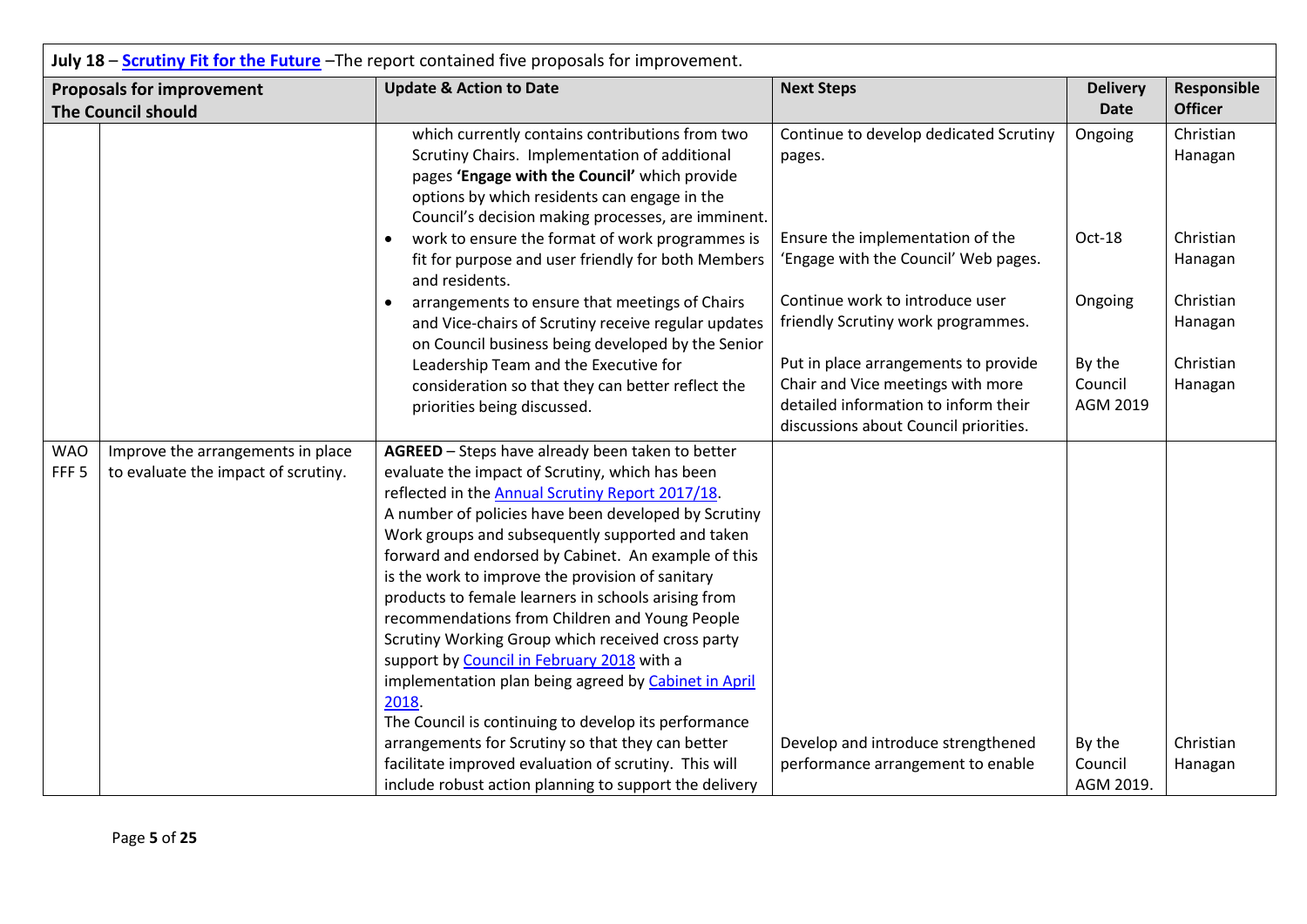|                                                                                                                | July 18 – Scrutiny Fit for the Future – The report contained five proposals for improvement. |                                            |                                        |      |                |  |
|----------------------------------------------------------------------------------------------------------------|----------------------------------------------------------------------------------------------|--------------------------------------------|----------------------------------------|------|----------------|--|
| <b>Update &amp; Action to Date</b><br><b>Delivery</b><br><b>Next Steps</b><br><b>Proposals for improvement</b> |                                                                                              |                                            | Responsible                            |      |                |  |
| The Council should                                                                                             |                                                                                              |                                            |                                        | Date | <b>Officer</b> |  |
|                                                                                                                |                                                                                              | of agreed recommendations with appropriate | Scrutiny committees to better evaluate |      |                |  |
|                                                                                                                | monitoring arrangements in place.<br>their impact                                            |                                            |                                        |      |                |  |

| <b>Compliance letters issued November 2017</b>               |                              |  |  |
|--------------------------------------------------------------|------------------------------|--|--|
| Annual Audit Letter 2016-17                                  | No proposals for improvement |  |  |
| Annual Improvement Plan Audit                                | No proposals for improvement |  |  |
| Annual Assessment of Performance contained with the 2017 AIR | No proposals for improvement |  |  |

June 17 - **Savings Planning**. The local report in relation to Rhondda Cynon Taf Council contained one proposal for improvement and was presented to *Council on* [21 June 2017,](https://www.rctcbc.gov.uk/EN/Council/CouncillorsCommitteesandMeetings/Meetings/Council/2017/06/21/Reports/AgendaItem7WalesAuditOfficeReports.pdf) O&S Committee (13 [Sept 2017\)](https://www.rctcbc.gov.uk/EN/Council/CouncillorsCommitteesandMeetings/Meetings/OverviewandScrutinyCommittee/2017/09/13/Reports/AgendaItem4WAOReportscoveringreportappendices.pdf) and Audit Committee 16 [Oct 2017\)](https://www.rctcbc.gov.uk/EN/Council/CouncillorsCommitteesandMeetings/Meetings/AuditCommittee/2017/10/16/Reports/Agendaitem4ReportsoftheWalesAuditOffice.pdf). An update on progress since this time is set out below.

| <b>Proposals for improvement</b><br><b>The Council should</b> |                                                                                                                                                                                                                     | <b>Update &amp; Action to Date</b>                                                                                                                                                                                                                                                                                                                                                                                                                                                                                                                                                                                                                                                                                                                                                                                                                                                                                         |
|---------------------------------------------------------------|---------------------------------------------------------------------------------------------------------------------------------------------------------------------------------------------------------------------|----------------------------------------------------------------------------------------------------------------------------------------------------------------------------------------------------------------------------------------------------------------------------------------------------------------------------------------------------------------------------------------------------------------------------------------------------------------------------------------------------------------------------------------------------------------------------------------------------------------------------------------------------------------------------------------------------------------------------------------------------------------------------------------------------------------------------------------------------------------------------------------------------------------------------|
| <b>WAO</b><br>SP1                                             | Strengthen financial planning<br>by finalising the development<br>of an income generation<br>approach; and developing<br>savings plans to cover the<br>funding gap identified in the<br>Medium Term Financial Plan. | <b>Income Generation</b><br>The Council's approach to income generation has been incorporated into its Fees and Charges Policy that is reported to Cabinet on an<br>annual basis (link to the Fees and Charges Policy 2018/19). In parallel with this approach, the Council has continued to keep the area<br>of income generation under on-going review and, where deemed appropriate, reports specific proposals to Cabinet / takes delegated<br>decisions during the year e.g. Leisure Centre and Swimming Pool admission (Cabinet 28/9/17) and Fixed Penalty Notices for<br>environmental crimes (Cabinet 25/1/18).                                                                                                                                                                                                                                                                                                    |
|                                                               |                                                                                                                                                                                                                     | <b>Savings Plans</b><br>The Council refreshes its Medium Term Financial Plan (MTFP) on an on-going basis throughout the year - the latest MTFP was<br>reported to Cabinet on 17th July 2018 and covers the period 2018/19 to 2021/22. This document sets out, amongst other things, the<br>forecasted funding gap and a position statement on savings proposals identified.<br>To assist the Council in its approach to savings planning, Cabinet agreed 'Delivering the Corporate Plan - the way ahead' on 28<br>September 2017 that set out 5 workstreams to invest in as part of delivering the Corporate Plan within a climate of reducing<br>resources. The 5 workstreams are: Digitisation; Commercialisation; Independence; Early Intervention and Prevention; and Efficient<br>and Effective Organisation, with the Council using these areas to inform the identification and delivery of budget savings over the |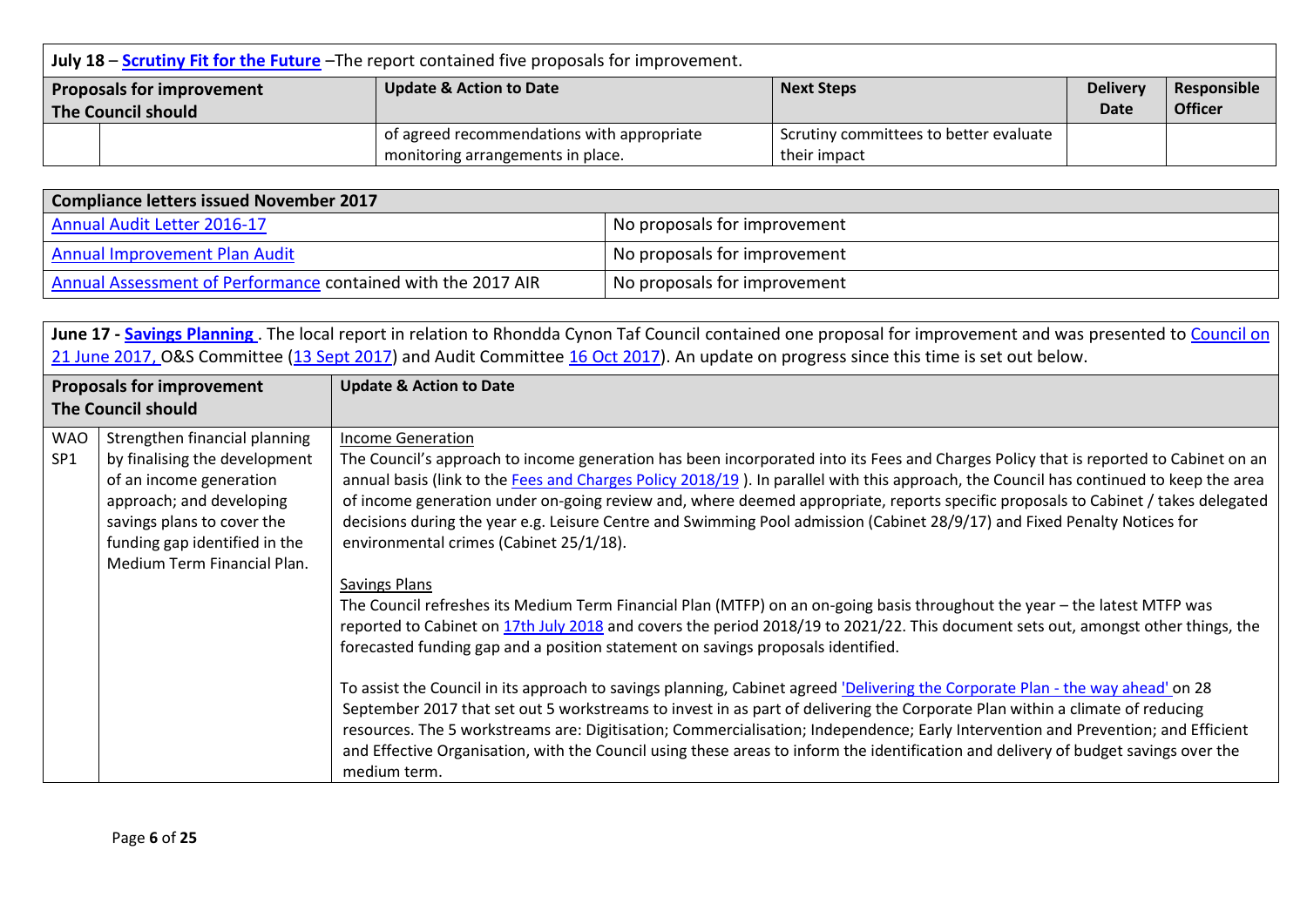**June 17 - [Savings Planning in Councils in Wales](http://www.audit.wales/system/files/publications/Savings-planning-eng.pdf)**. The report contained no national recommendations or proposals for improvement. The report was presented to [Council on 21 June 2017,](https://www.rctcbc.gov.uk/EN/Council/CouncillorsCommitteesandMeetings/Meetings/Council/2017/06/21/Reports/AgendaItem7WalesAuditOfficeReports.pdf) O&S Committee [\(13/09/17\)](https://www.rctcbc.gov.uk/EN/Council/CouncillorsCommitteesandMeetings/Meetings/OverviewandScrutinyCommittee/2017/09/13/Reports/AgendaItem4WAOReportscoveringreportappendices.pdf) and Audit Committee [16/10/17\)](https://www.rctcbc.gov.uk/EN/Council/CouncillorsCommitteesandMeetings/Meetings/AuditCommittee/2017/10/16/Reports/Agendaitem4ReportsoftheWalesAuditOffice.pdf). An update on progress since this time is set out below.

**October 17** - **[Public Procurement in Wales](http://www.audit.wales/system/files/publications/Public-Procurement-in-Wales-2017-English_0.pdf)** The national report contained seven recommendations. Six of the recommendations were for the Welsh Government and one of the recommendations was for public bodies: **Proposals for improvement Update & Action to Date** WAO PP3 It was clear from our sampling that some procurement strategies are out of date and there has also been a mixed response to new policy and legislation, such as the Well-being of Future Generations (Wales) Act 2015. We recommend that public bodies review their procurement strategies and policies during 2017-18 and on an annual basis thereafter to ensure that they reflect wider policy and legislative changes and support continuous improvement. The Council's Procurement strategy 2017-20 was revised in November 2017 and has been made available on the [Council's website](https://www.rctcbc.gov.uk/EN/Business/TendersandProcurement/Procurementstrategy.aspx) . To date there has been no advice issued by the office of the FG commissioner. However, notwithstanding this gap, the strategy is currently being reviewed with a view to completion and publication in April 2019.

**October 2017- [Good Governance when determining Service Change](http://www.audit.wales/system/files/publications/Good-Governance-2017-Eng_0.pdf) – National Summary** The report contained no national recommendations or proposals for improvement. A [local report](https://www.rctcbc.gov.uk/EN/Council/PerformanceBudgetsandSpending/Councilperformance/RelatedDocuments/RegulatoryReports/RegulatoryReports1617/16.121A2017GoodGovernanceSvsChange.pdf) issued to the Council was reported to [Cabinet](https://www.rctcbc.gov.uk/EN/Council/CouncillorsCommitteesandMeetings/Meetings/Cabinet/2017/03/09/Reports/AgendaItem10WAOGoodGovernanceWhenDeterminingSignificantServiceChanges.pdf) on 9 March 2017 (and Audit Committee on [20/03/17\)](https://www.rctcbc.gov.uk/EN/Council/CouncillorsCommitteesandMeetings/Meetings/AuditCommittee/2017/03/20/Reports/AgendaItem4CouncilResponseToWAORecommendations.pdf) and contained three proposals for improvement, the responses to which were [subsequently approved.](https://www.rctcbc.gov.uk/EN/Council/CouncillorsCommitteesandMeetings/Meetings/Cabinet/2017/03/09/Minutes/Minutes.pdf) Work to ensure the findings from the report are used to strengthen the governance processes is continuing.

| <b>Proposals for improvement</b> |                                                                                                                                                                               | <b>Update &amp; Action to Date</b>                                                                                                                                                                                                                                                                                                                                                                                                                                                          |
|----------------------------------|-------------------------------------------------------------------------------------------------------------------------------------------------------------------------------|---------------------------------------------------------------------------------------------------------------------------------------------------------------------------------------------------------------------------------------------------------------------------------------------------------------------------------------------------------------------------------------------------------------------------------------------------------------------------------------------|
| <b>WAO</b><br>SCP <sub>1</sub>   | The Council set out at the point of decision on service<br>change proposals how the impact of proposed changes<br>is going to be measured and monitored.                      | There have been no significant service change proposals since the report was issued that would provide the<br>opportunity to fully test this approach. However, an example of the Council's approach will become evident as<br>part of the detailed plans to implement changes to the Mobile Library Service which were agreed by Cabinet on<br>20 September. The identification of impact, measures and monitoring will also feature as part of the<br>strengthened scrutiny arrangements. |
| <b>WAO</b><br>SCP <sub>2</sub>   | The Council clarify and promote the arrangements for<br>public participation in its overview and scrutiny<br>process in order to encourage and promote public<br>involvement; | Dedicated Scrutiny pages have been included in the Council's Website, additional work to strengthen<br>opportunities to engage with scrutiny are being addressed and are contained within the Fit for the Future<br>responses                                                                                                                                                                                                                                                               |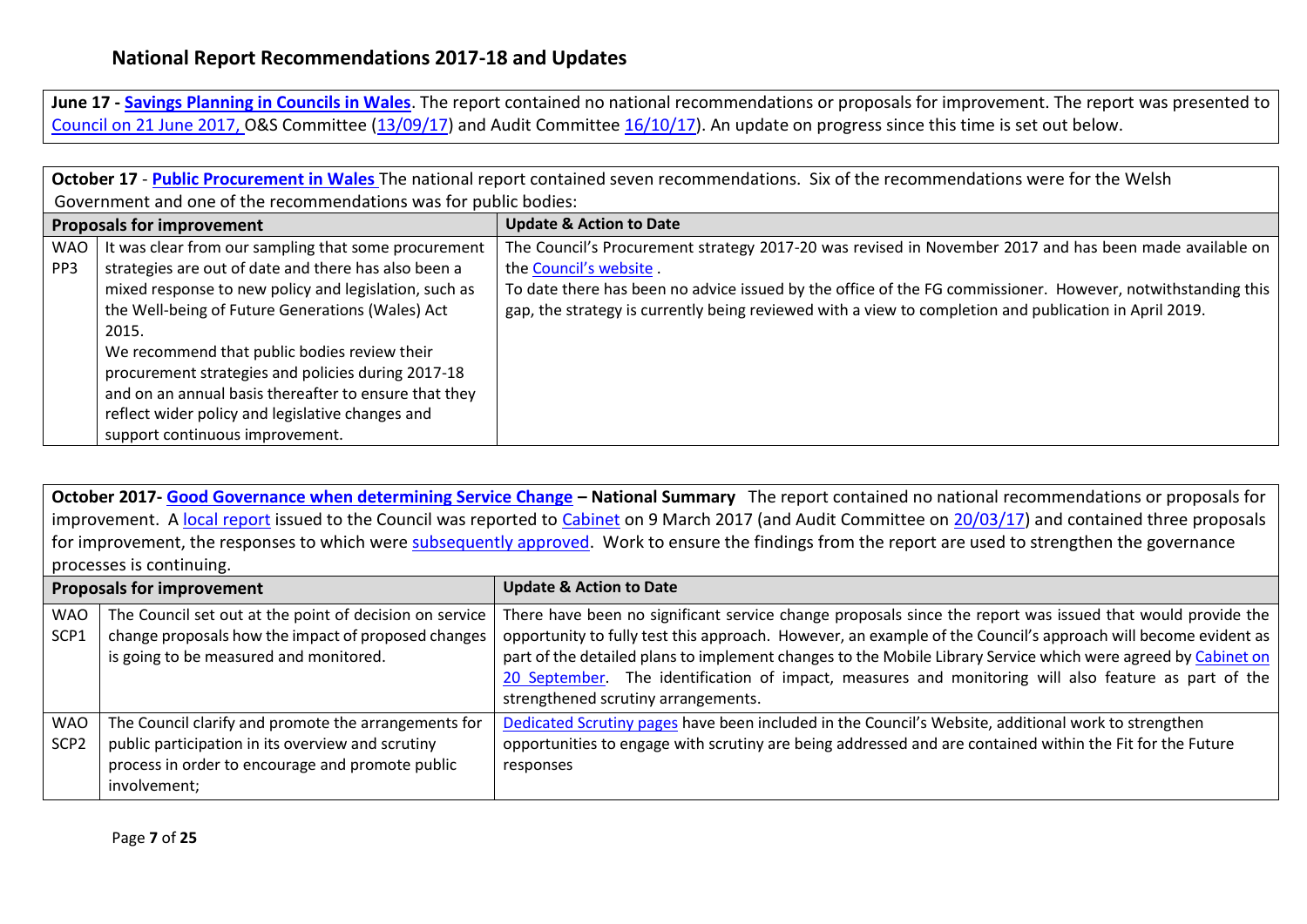**October 2017- [Good Governance when determining Service Change](http://www.audit.wales/system/files/publications/Good-Governance-2017-Eng_0.pdf) – National Summary** The report contained no national recommendations or proposals for improvement. A [local report](https://www.rctcbc.gov.uk/EN/Council/PerformanceBudgetsandSpending/Councilperformance/RelatedDocuments/RegulatoryReports/RegulatoryReports1617/16.121A2017GoodGovernanceSvsChange.pdf) issued to the Council was reported to [Cabinet](https://www.rctcbc.gov.uk/EN/Council/CouncillorsCommitteesandMeetings/Meetings/Cabinet/2017/03/09/Reports/AgendaItem10WAOGoodGovernanceWhenDeterminingSignificantServiceChanges.pdf) on 9 March 2017 (and Audit Committee on [20/03/17\)](https://www.rctcbc.gov.uk/EN/Council/CouncillorsCommitteesandMeetings/Meetings/AuditCommittee/2017/03/20/Reports/AgendaItem4CouncilResponseToWAORecommendations.pdf) and contained three proposals for improvement, the responses to which were [subsequently approved.](https://www.rctcbc.gov.uk/EN/Council/CouncillorsCommitteesandMeetings/Meetings/Cabinet/2017/03/09/Minutes/Minutes.pdf) Work to ensure the findings from the report are used to strengthen the governance processes is continuing.

| <b>Proposals for improvement</b> |                                                     | <b>Update &amp; Action to Date</b>                                                                      |
|----------------------------------|-----------------------------------------------------|---------------------------------------------------------------------------------------------------------|
|                                  | WAO   The Council publish its overview and scrutiny | The latest Scrutiny programme was considered by the Overview and Scrutiny Committee on 25 June. Work to |
| SCP <sub>3</sub>                 | committees' forward work programme(s) as stand-     | strengthen and make the Scrutiny work programme more transparent is continuing and further detail is    |
|                                  | alone documents(s) on the Council website to        | contained within the Fit for the Future responses.                                                      |
|                                  | increase openness and transparency                  |                                                                                                         |
|                                  |                                                     |                                                                                                         |

**December 2017- [Local Government Financial Reporting](http://www.audit.wales/system/files/publications/Local-Government-Finances-2016-17-English.pdf)** The report contained no national recommendations or proposals for improvement.

|                                  | January. 18 - How Local Government manages demand - Homelessness The report contained eight recommendations, all of which were for local authorities.<br>This action plan will be presented the Health and Well-being Scrutiny Committee on 6 November as part of the Council's proposed Homelessness Strategy. |                                                               |                                      |                 |                |  |  |  |  |
|----------------------------------|-----------------------------------------------------------------------------------------------------------------------------------------------------------------------------------------------------------------------------------------------------------------------------------------------------------------|---------------------------------------------------------------|--------------------------------------|-----------------|----------------|--|--|--|--|
| <b>Proposals for improvement</b> |                                                                                                                                                                                                                                                                                                                 | <b>Update &amp; Action to Date</b>                            | <b>Next Steps</b>                    | <b>Delivery</b> | Responsible    |  |  |  |  |
|                                  |                                                                                                                                                                                                                                                                                                                 |                                                               |                                      | Date            | <b>Officer</b> |  |  |  |  |
| <b>WAO</b>                       | Local authorities:                                                                                                                                                                                                                                                                                              | The role of the Housing Solutions Officers (HSO) is to assess | Carry out an audit with the Housing  | $Jan-19$        | lan Jones      |  |  |  |  |
| HLR1                             | • ensure their staff are sufficiently                                                                                                                                                                                                                                                                           | all people who present as homeless and threatened with        | Solutions Officers to identify any   |                 |                |  |  |  |  |
|                                  | skilled to deal with the new                                                                                                                                                                                                                                                                                    | homelessness. The outcome of the assessment is to             | ongoing training needs.              |                 |                |  |  |  |  |
|                                  | demands of mediating, problem                                                                                                                                                                                                                                                                                   | develop a housing and support plan for all clients which      |                                      |                 |                |  |  |  |  |
|                                  | solving, negotiating and influencing                                                                                                                                                                                                                                                                            | clearly set out the actions to be followed to prevent or      | Develop a continuing professional    |                 |                |  |  |  |  |
|                                  | with homeless people; and                                                                                                                                                                                                                                                                                       | relieve homelessness.                                         | development and training plan for    | $Mar-19$        | lan Jones      |  |  |  |  |
|                                  | • review and reconfigure their                                                                                                                                                                                                                                                                                  |                                                               | <b>Housing Solutions staff</b>       |                 |                |  |  |  |  |
|                                  | services to engage more effectively                                                                                                                                                                                                                                                                             | All HSOs have received significant training on the new        |                                      |                 |                |  |  |  |  |
|                                  | with homeless and potentially                                                                                                                                                                                                                                                                                   | Housing (Wales) Act 2014 and current procedures reflect       |                                      |                 |                |  |  |  |  |
|                                  | homeless people to prevent                                                                                                                                                                                                                                                                                      | the changes in legislation                                    | Review performance and outcomes      |                 |                |  |  |  |  |
|                                  | homelessness                                                                                                                                                                                                                                                                                                    |                                                               | of all the co-located key worker     | $Mar-19$        | Cheryl Emery   |  |  |  |  |
|                                  |                                                                                                                                                                                                                                                                                                                 | The Team are also supported by other agencies to help         | support projects                     |                 |                |  |  |  |  |
|                                  |                                                                                                                                                                                                                                                                                                                 | with their work. This includes a mediation Officer (Llamau)   |                                      |                 |                |  |  |  |  |
|                                  |                                                                                                                                                                                                                                                                                                                 | and Housing Advice Workers (Gofal Cymru) for people who       | Improve opportunities for clients to |                 |                |  |  |  |  |
|                                  |                                                                                                                                                                                                                                                                                                                 | present with a mental health need. The homelessness           | feed back their experience and       | Apr-19          | lan Jones      |  |  |  |  |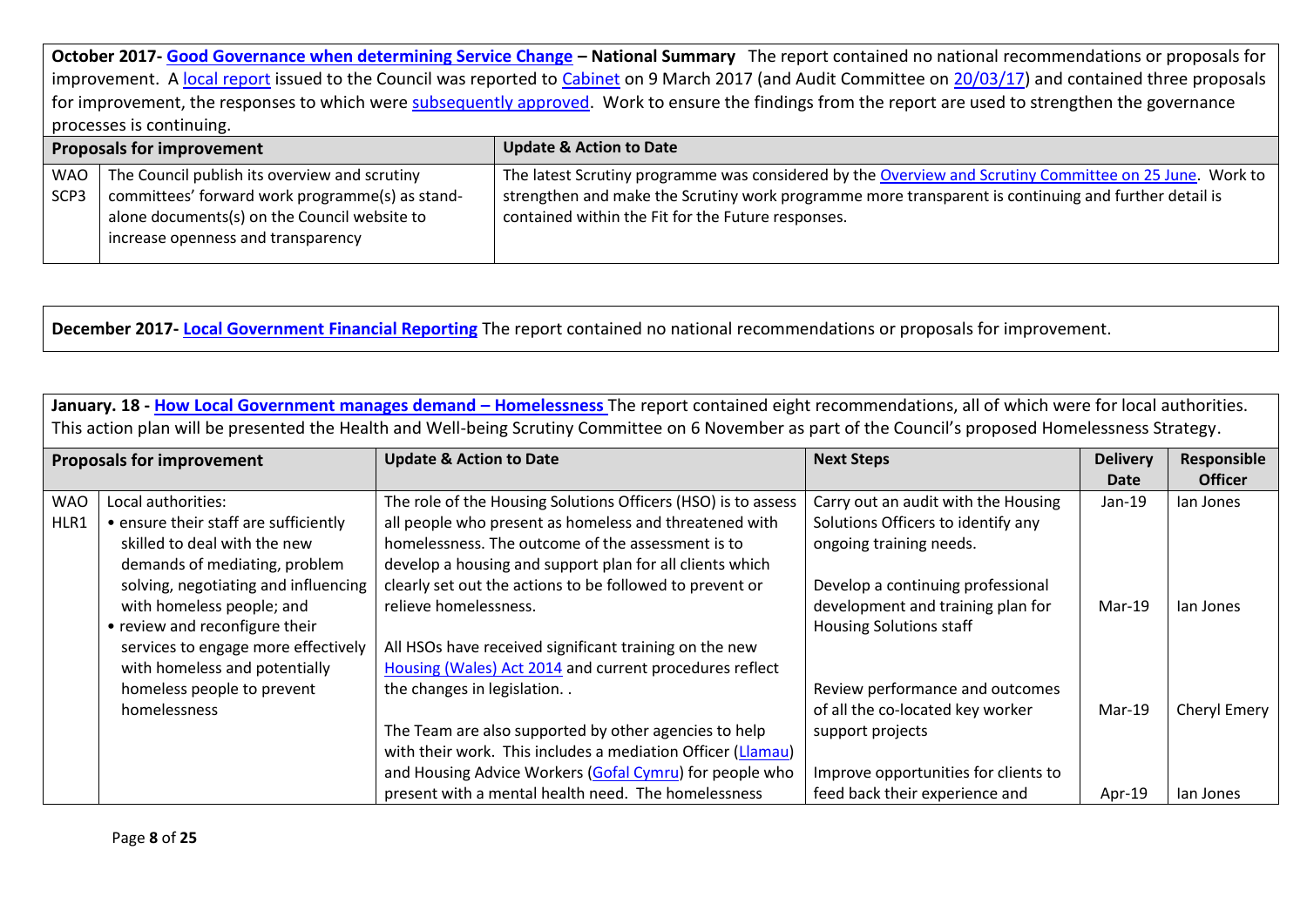|                    | <b>Proposals for improvement</b>                                                                                                                                                                                                                                                                                                          | <b>Update &amp; Action to Date</b>                                                                                                                                                                                                                                                                                                                                                                                                                                                                                                                                                                                                                                                                                                                                                                                                                                                                                                                                                                                                                             | <b>Next Steps</b>                                                                                                                                                                         | <b>Delivery</b> | Responsible                        |
|--------------------|-------------------------------------------------------------------------------------------------------------------------------------------------------------------------------------------------------------------------------------------------------------------------------------------------------------------------------------------|----------------------------------------------------------------------------------------------------------------------------------------------------------------------------------------------------------------------------------------------------------------------------------------------------------------------------------------------------------------------------------------------------------------------------------------------------------------------------------------------------------------------------------------------------------------------------------------------------------------------------------------------------------------------------------------------------------------------------------------------------------------------------------------------------------------------------------------------------------------------------------------------------------------------------------------------------------------------------------------------------------------------------------------------------------------|-------------------------------------------------------------------------------------------------------------------------------------------------------------------------------------------|-----------------|------------------------------------|
|                    |                                                                                                                                                                                                                                                                                                                                           |                                                                                                                                                                                                                                                                                                                                                                                                                                                                                                                                                                                                                                                                                                                                                                                                                                                                                                                                                                                                                                                                |                                                                                                                                                                                           | <b>Date</b>     | <b>Officer</b>                     |
|                    |                                                                                                                                                                                                                                                                                                                                           | service has been reviewed and reconfigured to work<br>closely with the "Step by Step" Project and the<br>Homelessness Intervention Project (HIP) funded via the<br>Homelessness Prevention Grant and Supporting People<br>Grant. Both projects work closely with the Housing<br>Solutions Team to provide a link officer to support<br>homeless people.                                                                                                                                                                                                                                                                                                                                                                                                                                                                                                                                                                                                                                                                                                        | expectations of service delivery to<br>ensure the Council is providing an<br>efficient person centred service,<br>where client views contribute to<br>continuous service improvement.     |                 |                                    |
| <b>WAO</b><br>HLR2 | Local authorities review their funding<br>of homelessness services to ensure<br>that they can continue to provide the<br>widest possible preventative<br>approach needed. Reviews should<br>consider use of Supporting People as<br>well as General Council fund monies<br>to support delivery of the authority's<br>homelessness duties. | In 2017-18, a funding review was undertaken for all<br>homeless funding including the RSG, Homelessness<br>Prevention Grant and Supporting People Grant. This<br>review identified the ongoing revenue support<br>requirements for the homelessness prevention service and<br>has enabled new resources to be made available including<br>additional staffing for the Housing Solutions team.<br>Supporting People services have also been reviewed to<br>ensure people being referred for support are assessed as<br>early as possible to help the preventative agenda. This<br>includes a review of floating support projects and the<br>development of an Early Intervention and Prevention<br>model. A Project Officer has also been placed in each of<br>the hostels i.e. Mill Street and the Grange and Women's<br>Aid RCT Refuge to work with complex needs clients to help<br>prevent episodes of future homelessness.<br>Merthyr and the Valleys Mind are providing mental health<br>and wellbeing support in hostels and supported<br>accommodation. | Consider the impact of the new<br>projects on the prevention agenda<br>through monitoring and<br>performance data which will<br>influence decisions on distribution of<br>future funding. | Dec-18          | Louise<br>Davies &<br>Cheryl Emery |
| <b>WAO</b>         | Local authorities:                                                                                                                                                                                                                                                                                                                        | The Housing Advice team currently operate a drop in                                                                                                                                                                                                                                                                                                                                                                                                                                                                                                                                                                                                                                                                                                                                                                                                                                                                                                                                                                                                            | Explore options to introduce a more                                                                                                                                                       | Jan-19          | lan Jones                          |
| HLR3               | • design services to ensure there is                                                                                                                                                                                                                                                                                                      | service from 9am until 5pm Monday, Tuesday, Wednesday                                                                                                                                                                                                                                                                                                                                                                                                                                                                                                                                                                                                                                                                                                                                                                                                                                                                                                                                                                                                          | detailed triage assessment on first                                                                                                                                                       |                 |                                    |
|                    | early contact with service users;                                                                                                                                                                                                                                                                                                         | and Friday with a service for 'emergency homeless on the                                                                                                                                                                                                                                                                                                                                                                                                                                                                                                                                                                                                                                                                                                                                                                                                                                                                                                                                                                                                       | contact to see if this will streamline                                                                                                                                                    |                 |                                    |
|                    |                                                                                                                                                                                                                                                                                                                                           | day' cases only on a Thursday.                                                                                                                                                                                                                                                                                                                                                                                                                                                                                                                                                                                                                                                                                                                                                                                                                                                                                                                                                                                                                                 | the process for some clients and                                                                                                                                                          |                 |                                    |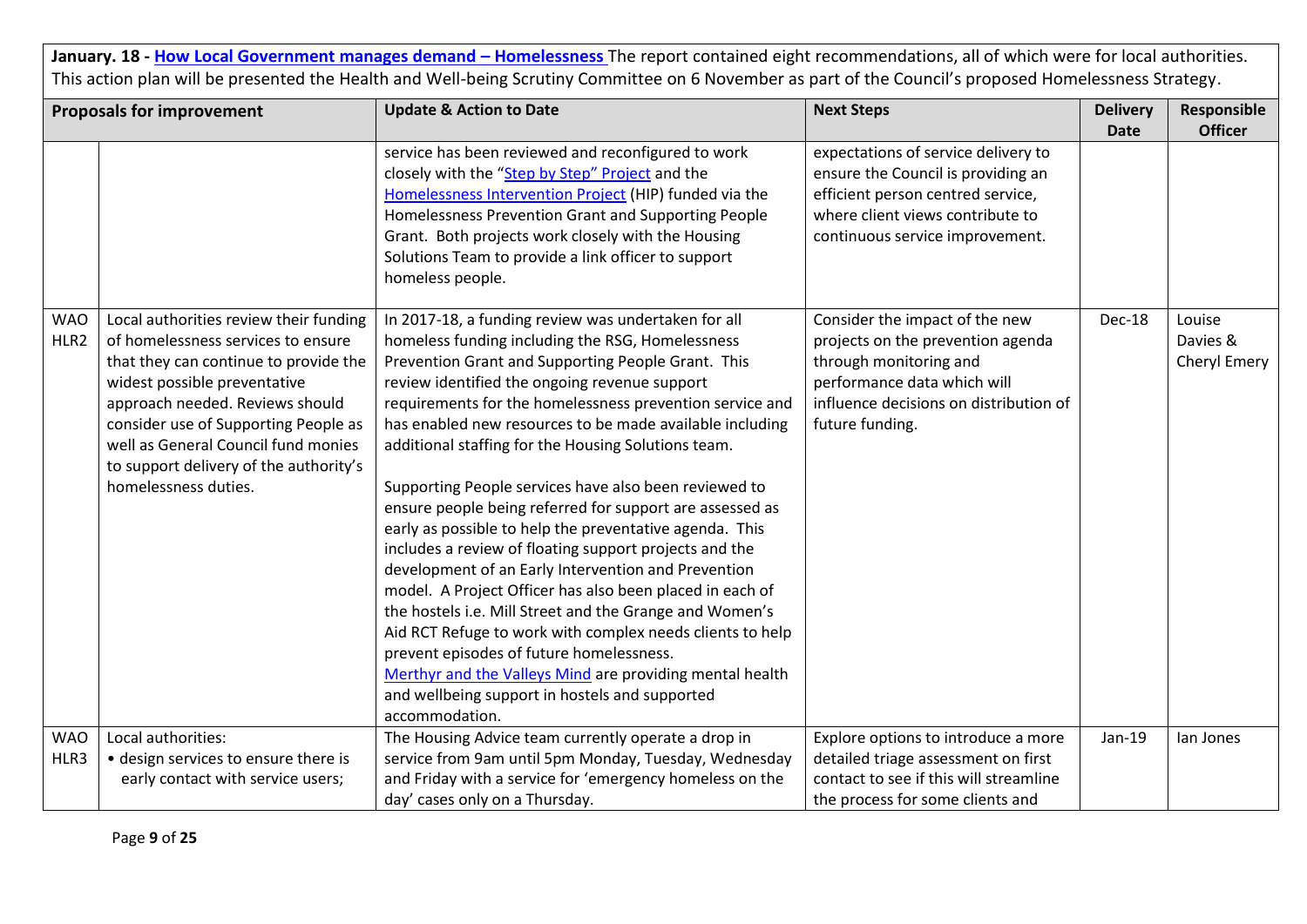|            | <b>Proposals for improvement</b>                                             | <b>Update &amp; Action to Date</b>                                                                                    | <b>Next Steps</b>                                        | <b>Delivery</b> | Responsible    |
|------------|------------------------------------------------------------------------------|-----------------------------------------------------------------------------------------------------------------------|----------------------------------------------------------|-----------------|----------------|
|            |                                                                              |                                                                                                                       |                                                          | <b>Date</b>     | <b>Officer</b> |
|            | • use 'triage' approaches to identify<br>and filter individuals seeking help | Demand means clients can arrive at the office and                                                                     | filter emergency or priority cases for<br>urgent action. |                 |                |
|            | to determine the most appropriate                                            | sometimes have a relatively long wait if there are a                                                                  |                                                          |                 |                |
|            | response to address their needs;                                             | number of people ahead of them waiting for a full Housing                                                             | Explore closer joint working                             | Mar-19          | lan Jones      |
|            | and                                                                          | assessment by a Housing Solutions Officer.                                                                            | opportunities with other services                        |                 |                |
|            | • test the effectiveness of first point                                      |                                                                                                                       | e.g. Probation, Health, Social                           |                 |                |
|            | of contact services to ensure they                                           | On occasion clients are sometimes asked to return the                                                                 | Services to carry out pre-arranged                       |                 |                |
|            | are fit for purpose.                                                         | following day if they present to the office and their                                                                 | Housing assessments at their offices                     |                 |                |
|            |                                                                              | circumstances are not urgent and the interview diary is full                                                          | in one joint appointment with hard                       |                 |                |
|            |                                                                              | for the day and staff schedules are up to interview capacity<br>when taking account of the number of clients waiting. | to engage clients.                                       |                 |                |
|            |                                                                              |                                                                                                                       | <b>Explore how Housing Officers</b>                      | Mar-19          | lan Jones      |
|            |                                                                              | Clients are currently triaged if they need help with an                                                               | specialising in specific areas (such as                  |                 |                |
|            |                                                                              | application to join the Common Housing Register and are                                                               | Domestic Abuse, or with offenders)                       |                 |                |
|            |                                                                              | not threatened with homelessness. These clients are seen                                                              | would improve joint working and                          |                 |                |
|            |                                                                              | by a Homefinder Officer to free up Housing Officer                                                                    | prevention outcomes in this client                       |                 |                |
|            |                                                                              | interview time.                                                                                                       | group.                                                   |                 |                |
|            |                                                                              |                                                                                                                       | Continually monitor the first point of                   |                 |                |
|            |                                                                              |                                                                                                                       | contact services to identify any                         | Ongoing         | lan Jones      |
|            |                                                                              |                                                                                                                       | pressure on resources as demand for                      |                 |                |
|            |                                                                              |                                                                                                                       | services changes.                                        |                 |                |
|            |                                                                              |                                                                                                                       | Explore opportunities to improve                         |                 |                |
|            |                                                                              |                                                                                                                       | data collection around the handling                      |                 |                |
|            |                                                                              |                                                                                                                       | of first point of contact telephone                      |                 |                |
|            |                                                                              |                                                                                                                       | calls to the service/ website searches                   | Jun-19          | lan Jones      |
|            |                                                                              |                                                                                                                       | and their resolution                                     |                 |                |
| <b>WAO</b> | Local authorities publish service                                            | The Council already provide a booklet to all clients who                                                              | Review information available to                          | Feb-19          | lan Jones      |
| HLR4       | standards that clearly set out what                                          | receive a housing assessment.                                                                                         | clients and determine if in addition                     |                 |                |
|            | their responsibilities are and how                                           | 'Here to Help: your guide to homelessness services' is                                                                | to complaints procedure                                  |                 |                |
|            | they will provide services to ensure                                         | written in easy to understand language and explains the                                                               | information, any further                                 |                 |                |
|            | people know what they are entitled                                           | process and what applicants can expect to happen. It also                                                             | improvements are required.                               |                 |                |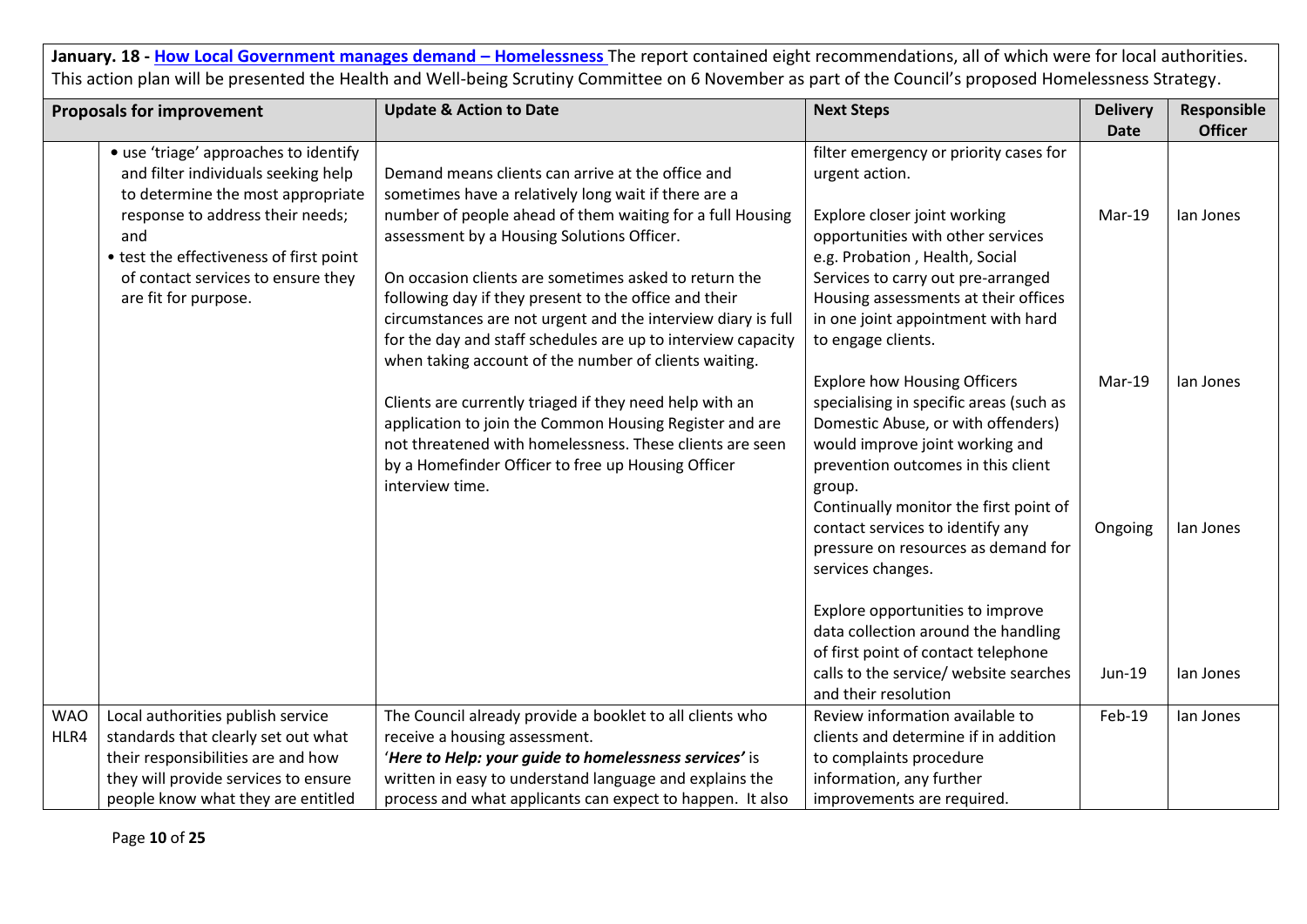|                    | <b>Proposals for improvement</b>                                                                                                                                                                                                                                                                 | <b>Update &amp; Action to Date</b>                                                                                                                                                                                                                                                                                                                                                                             | <b>Next Steps</b>                                                                                                                                                               | <b>Delivery</b> | Responsible    |
|--------------------|--------------------------------------------------------------------------------------------------------------------------------------------------------------------------------------------------------------------------------------------------------------------------------------------------|----------------------------------------------------------------------------------------------------------------------------------------------------------------------------------------------------------------------------------------------------------------------------------------------------------------------------------------------------------------------------------------------------------------|---------------------------------------------------------------------------------------------------------------------------------------------------------------------------------|-----------------|----------------|
|                    |                                                                                                                                                                                                                                                                                                  |                                                                                                                                                                                                                                                                                                                                                                                                                |                                                                                                                                                                                 | <b>Date</b>     | <b>Officer</b> |
|                    | to receive and what they must do for<br>themselves. Service standards<br>should:<br>• be written in plain accessible<br>language;<br>• be precise about what applicants<br>can and cannot expect, and when<br>they can expect resolution;                                                        | includes information about how to seek a review of a<br>decision taken by the Council. There is further work to do<br>to review the complaints and appeals process to ensure<br>the information provided is fit for purpose<br>Personal Housing Plans are written for each client in easy<br>to understand language and clearly sets out what the<br>Council will do, and what the client must do to work with | Consider developing service<br>standards as per WAO<br>recommendation                                                                                                           | Apr-19          | lan Jones      |
|                    | • clearly set out the applicant's role<br>in the process and how they can<br>help the process go more smoothly<br>and quickly;<br>• be produced collaboratively with<br>subject experts and include the<br>involvement of people who use the                                                     | the Council to prevent homelessness.<br>Clients receive written confirmation of any decisions made<br>and the Council's duty owed which is specific to their<br>individual circumstances in accordance with the legislation.                                                                                                                                                                                   | Review the website content to<br>ensure online advice is easy to<br>understand (including e advice about<br>the formal review process in respect<br>of homelessness decisions). | Apr-19          | lan Jones      |
|                    | service(s);<br>• effectively integrate with the single<br>assessment process;<br>• offer viable alternatives to the<br>authority's services; and<br>• set out the appeals and complaints<br>processes. These should be based<br>on fairness and equity for all<br>involved and available to all. |                                                                                                                                                                                                                                                                                                                                                                                                                |                                                                                                                                                                                 |                 |                |
| <b>WAO</b><br>HLR5 | Local authorities make better use of<br>their websites to help manage<br>demand by:                                                                                                                                                                                                              | Council website gives basic Housing Advice and<br>Homelessness information.                                                                                                                                                                                                                                                                                                                                    | Review website content to check its<br>usability for clients.                                                                                                                   | <b>Dec-19</b>   | lan Jones      |
|                    | • testing the usability and<br>effectiveness of current website<br>information using our lines of<br>enquiry set out in Appendix 5;                                                                                                                                                              | Applications for social housing via the Common Housing<br>Register is via our <b>HomefinderRCT</b> website and an online<br>application process.                                                                                                                                                                                                                                                               | Identify and implement any required<br>improvements to the website<br>including increased use of online<br>application processes for<br>homelessness prevention services        | Apr-19          | lan Jones      |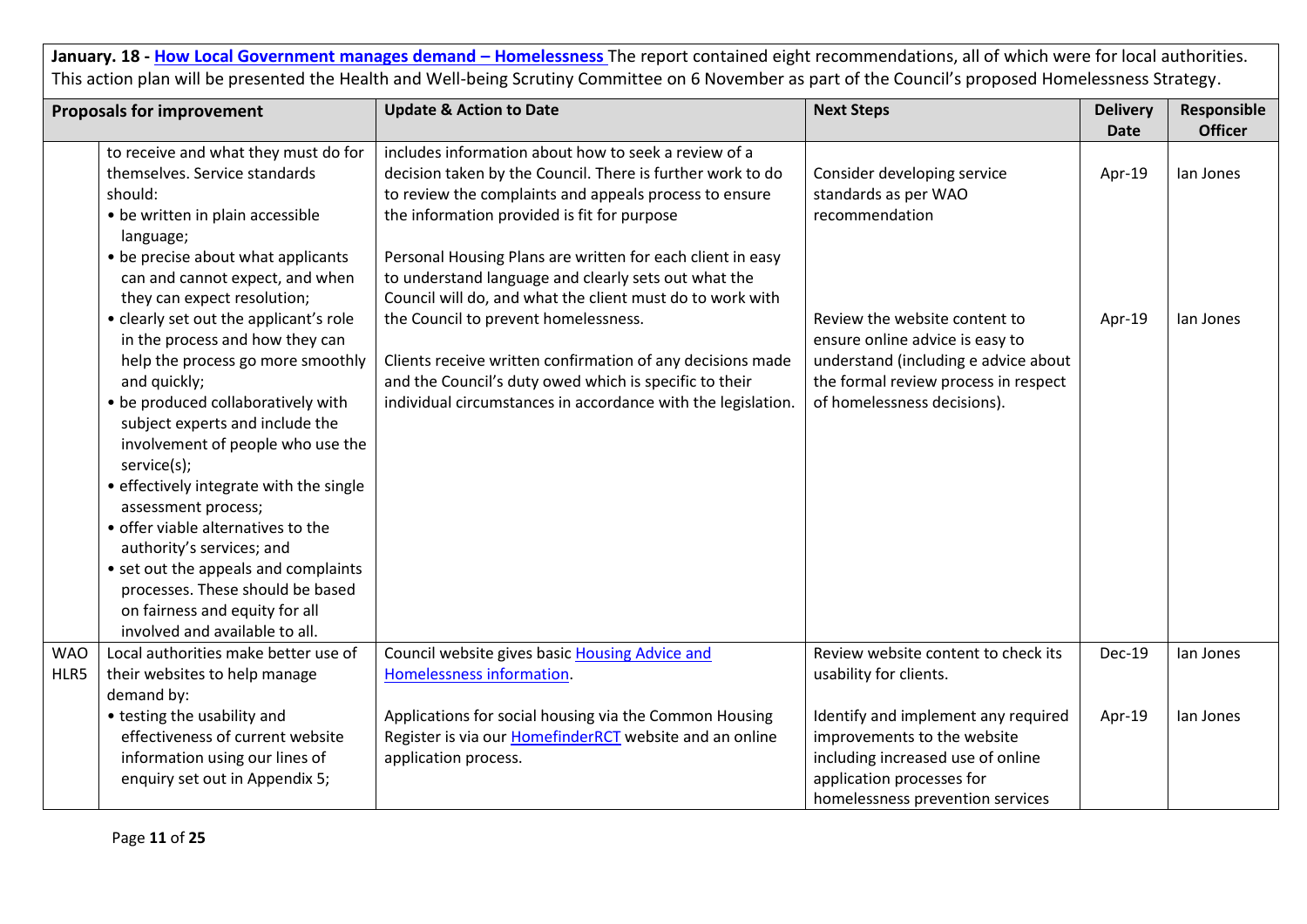|                    | <b>Proposals for improvement</b>                                                                                                                                                                                                                                                | <b>Update &amp; Action to Date</b>                                                                                                                                                                                                                                                                                                                                                                                                                                                                                                                                                                                  | <b>Next Steps</b>                                                                                                                                          | <b>Delivery</b> | Responsible     |
|--------------------|---------------------------------------------------------------------------------------------------------------------------------------------------------------------------------------------------------------------------------------------------------------------------------|---------------------------------------------------------------------------------------------------------------------------------------------------------------------------------------------------------------------------------------------------------------------------------------------------------------------------------------------------------------------------------------------------------------------------------------------------------------------------------------------------------------------------------------------------------------------------------------------------------------------|------------------------------------------------------------------------------------------------------------------------------------------------------------|-----------------|-----------------|
|                    |                                                                                                                                                                                                                                                                                 |                                                                                                                                                                                                                                                                                                                                                                                                                                                                                                                                                                                                                     |                                                                                                                                                            | <b>Date</b>     | <b>Officer</b>  |
|                    | • increasing and improving the<br>range, quality and coverage of web<br>based information; making better<br>use of online applications;                                                                                                                                         | Engagement with Homelessness clients after assessment is<br>being tested via text messaging to improve communication<br>and this is planned to be rolled out to all by December.                                                                                                                                                                                                                                                                                                                                                                                                                                    | Complete the introduction of text<br>message service to homeless clients                                                                                   | Jan-19          | lan Jones       |
|                    | · linking more effectively to<br>information from specialist<br>providers' and advice specialists,                                                                                                                                                                              | Customer satisfaction survey being developed with will ask<br>client view on ease of engagement, service accessibility<br>etc.                                                                                                                                                                                                                                                                                                                                                                                                                                                                                      | Finalise and introduce customer<br>satisfaction survey                                                                                                     | Jan-19          | lan Jones       |
|                    | such as Citizens Advice.                                                                                                                                                                                                                                                        | Pontypridd Citizens Advice Bureau have been<br>commissioned to offer direct financial support to all<br>persons who present as homeless or who are in receipt of<br>a Supporting People funded project.                                                                                                                                                                                                                                                                                                                                                                                                             | Monitor the effectiveness of the<br>service commissioned from<br>Pontypridd Citizens Advice Service                                                        | Mar-19          | Cheryl<br>Emery |
| <b>WAO</b><br>HLR6 | Local authorities set out and agree<br>their expectations of partners<br>identifying how they will work<br>together to alleviate homelessness.<br>The agreement should be reviewed<br>regularly and all partners'<br>performance reviewed to identify<br>areas for improvement. | The authority has operated a common Housing Register<br>and allocation scheme for a number of years in partnership<br>with 6 local housing associations. Agreements are in place<br>to monitor this arrangement through the established<br>Steering and Operational Groups which oversee working<br>arrangements.<br>The authority also works with some housing associations to<br>deliver specific projects for vulnerable people including<br>high risk offenders. All projects are regularly reviewed<br>through performance data and contract monitor to ensure<br>effective outcomes or areas for improvement. | Continue to monitor partners<br>performance via current<br>arrangements                                                                                    | On going        | lan Jones       |
| <b>WAO</b><br>HLR7 | Local authorities address weaknesses<br>in their equalities monitoring, and<br>ensure that their homelessness<br>service accurately records and<br>evaluates appropriate data to<br>demonstrate equality of access for all                                                      | Equalities information is captured as part of the Housing<br>Assessment where clients are threatened with<br>homelessness, and via Homefinder when applications are<br>made to join the Common Housing Register to access social<br>housing. The information is subject to regular monitoring<br>and analysis.                                                                                                                                                                                                                                                                                                      | Review how this information is<br>reported and monitored to identify<br>any improvements which will<br>improve equality of access for all<br>service users | Jun-19          | lan Jones       |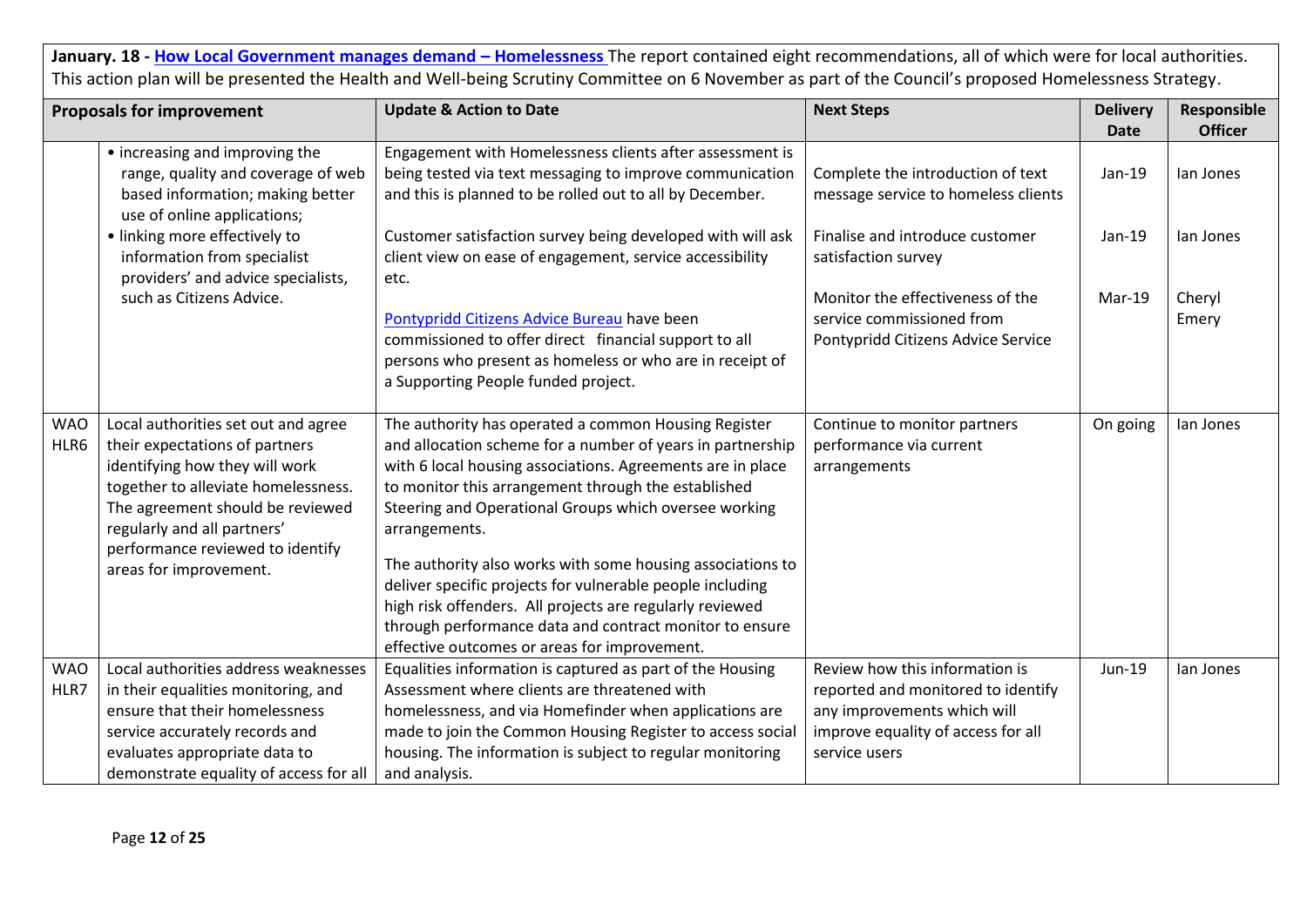| <b>Proposals for improvement</b> |                                         | <b>Update &amp; Action to Date</b>                      | <b>Next Steps</b>                   | <b>Delivery</b> | Responsible    |
|----------------------------------|-----------------------------------------|---------------------------------------------------------|-------------------------------------|-----------------|----------------|
|                                  |                                         |                                                         |                                     | Date            | <b>Officer</b> |
|                                  | service users that the local authority  |                                                         |                                     |                 |                |
|                                  | has a duty towards.                     |                                                         |                                     |                 |                |
|                                  |                                         |                                                         |                                     |                 |                |
| <b>WAO</b>                       | Local authorities use the checklist set | Self-Assessment has been completed using the            | To continually improve housing      | Complete        | Louise         |
| LHR8                             | out in Appendix 10 to undertake a       | recommended checklist to inform the development of this | services, use the checklist as an   |                 | <b>Davies</b>  |
|                                  | self-assessment on services to help     | action plan.                                            | ongoing tool for self-assessment of |                 |                |
|                                  | identify options to improve how they    |                                                         | service standards.                  |                 |                |
|                                  | can help manage demand.                 | Review and repeat the self-assessment process when      |                                     |                 |                |
|                                  |                                         | actions completed                                       |                                     |                 |                |

|            | <b>Proposals for improvement</b>         | <b>Update &amp; Action to Date</b>                          | <b>Next Steps</b>                     | <b>Delivery</b> | Responsible    |
|------------|------------------------------------------|-------------------------------------------------------------|---------------------------------------|-----------------|----------------|
|            |                                          |                                                             |                                       | Date            | <b>Officer</b> |
| <b>WAO</b> | Local authorities work with partner      | In partnership with local housing associations, the         | Review strategic approach to          | Apr-19          | Jennifer Ellis |
| HAR1       | agencies (health bodies, housing         | Council provides the Homefinder service which enables       | adaptations by considering            |                 |                |
|            | associations and Care and Repair) to     | residents to apply for all types of affordable housing      | opportunities to further increase     |                 |                |
|            | strengthen their strategic focus for the | through a choice based lettings scheme.                     | supply of adapted housing; allocation |                 |                |
|            | provision of adaptations by:             |                                                             | of existing housing through           |                 |                |
|            | setting appropriate strategic            | Adapted properties are categorised according to the level   | Homefinder and review of current      |                 |                |
|            | objectives for adaptations that          | of adaptations they have which enables them to be           | grants available (policy and          |                 |                |
|            | focus on wellbeing and                   | matched to the most appropriate applicant (also taking      | procedure). This review is identified |                 |                |
|            | independence;                            | into account priority in terms of housing need and time     | as a priority action in the Delivery  |                 |                |
|            | improving the quality of                 | waited). This process has been strengthened further in      | Plan and 'Place' priority of the      |                 |                |
|            | information on the demand for            | 2018 following a recent review of the Housing Allocation    | Corporate Plan.                       |                 |                |
|            | adaptations by using a wide range        | Scheme and gives Housing Associations even more             |                                       |                 |                |
|            | of data to assess need including         | flexibility to match applicants ensuring the best use of    | <b>Establish Adaptations Service</b>  | <b>Baseline</b> |                |
|            | drawing on and using information         | the housing stock.                                          | Standard Working Group to consider    | to be           |                |
|            | from partners who work in the            |                                                             | opportunities for improving data to   | captured        |                |
|            | local-authority area; and                | Regular analysis is undertaken of applicants prioritised as | capture unmet demand and              | in              |                |
|            |                                          | in the most urgent housing need and/or who require          | implement data monitoring for all     | 2019/20         |                |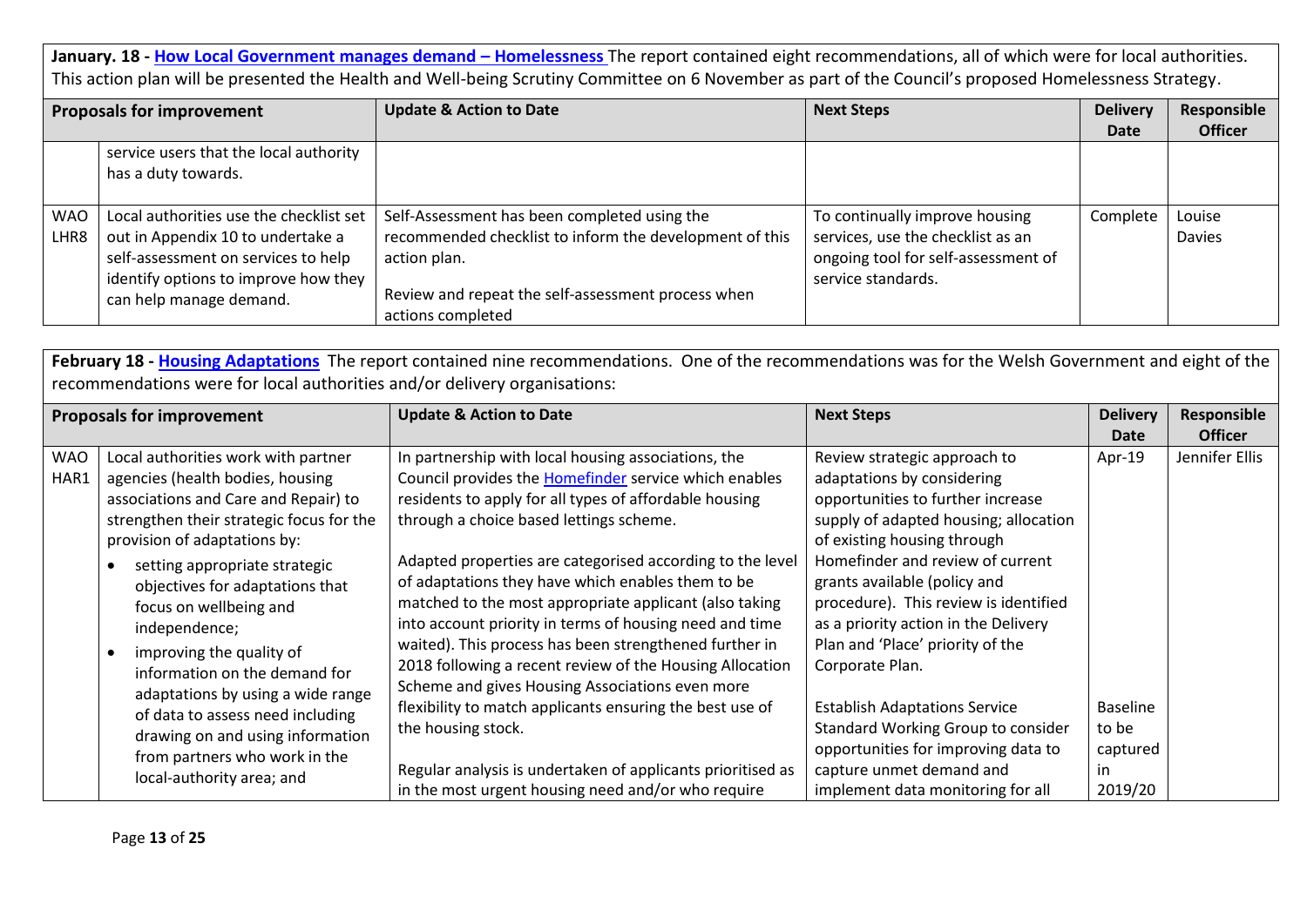|                    | <b>Proposals for improvement</b>                                                                                                                                                                                                                                                                                                                                                                                                                                                                                 | <b>Update &amp; Action to Date</b>                                                                                                                                                                                                             | <b>Next Steps</b>                                                                                                                                                                                                                                                                                                                                                                                | <b>Delivery</b> | Responsible    |
|--------------------|------------------------------------------------------------------------------------------------------------------------------------------------------------------------------------------------------------------------------------------------------------------------------------------------------------------------------------------------------------------------------------------------------------------------------------------------------------------------------------------------------------------|------------------------------------------------------------------------------------------------------------------------------------------------------------------------------------------------------------------------------------------------|--------------------------------------------------------------------------------------------------------------------------------------------------------------------------------------------------------------------------------------------------------------------------------------------------------------------------------------------------------------------------------------------------|-----------------|----------------|
|                    |                                                                                                                                                                                                                                                                                                                                                                                                                                                                                                                  |                                                                                                                                                                                                                                                |                                                                                                                                                                                                                                                                                                                                                                                                  | <b>Date</b>     | <b>Officer</b> |
|                    | linking the system for managing<br>and delivering adaptations with<br>adapted housing policies and<br>registers to make best use of<br>already adapted homes.                                                                                                                                                                                                                                                                                                                                                    | bespoke housing. This enables officers in strategic<br>housing to plan for these requirements in relation to new<br>housing developments and identify individual options if<br>required e.g. purchase of bespoke property.                     | adaptations across all service<br>providers to ensure that the same<br>adaptations are provided in the same<br>time regardless of tenure.<br>Update and consult on new RCT<br>Private Sector Renewal Policy to<br>reflect outcome of review and<br>recommendations/best practice in<br>WAO report.                                                                                               |                 |                |
|                    |                                                                                                                                                                                                                                                                                                                                                                                                                                                                                                                  |                                                                                                                                                                                                                                                | Agree strategic objectives for new<br>Policy in partnership with health,<br>housing associations and Care and<br>repair                                                                                                                                                                                                                                                                          |                 |                |
| <b>WAO</b><br>HAR2 | Delivery organisations provide<br>information on housing adaptations in<br>both Welsh and English, and accessible<br>formats including braille, large fonts,<br>audio versions and other languages.<br>Information should be promoted<br>widely via a range of media including<br>social media, websites and published<br>information, and also through key<br>partners. Preferably, information<br>should be produced jointly and policies<br>aligned between delivery bodies to<br>improve coverage and usage. | Information is provided in English and Welsh on the<br>Council's website.<br>The DFG/WOA service is not widely promoted and we do<br>not routinely encourage applicants to consider all<br>housing options as part of their grant application. | Establish an officer task and finish<br>working group (including Care and<br>Repair, Health, Community Care) to<br>review opportunities for improved<br>information, promotion and literature<br>regarding the services we offer.<br>User friendly guide to adaptations to<br>be produced in partnership with<br>Health, Social services, Care and<br>Repair agency and Housing<br>Associations. | Apr-19          | Jennifer Ellis |
| <b>WAO</b><br>HAR3 | Delivery organisations streamline<br>applications by creating single<br>comprehensive application forms<br>covering all organisations within a local                                                                                                                                                                                                                                                                                                                                                             | All residents regardless of tenure apply for adaptations<br>through the Council's First Response Team who<br>depending on applicants' requirements and tenure are<br>directed to the appropriate organisation for assistance.                  | We will meet with partners to discuss<br>whether any improvements can be<br>made to the existing application                                                                                                                                                                                                                                                                                     | 2019/20         | Jennifer Ellis |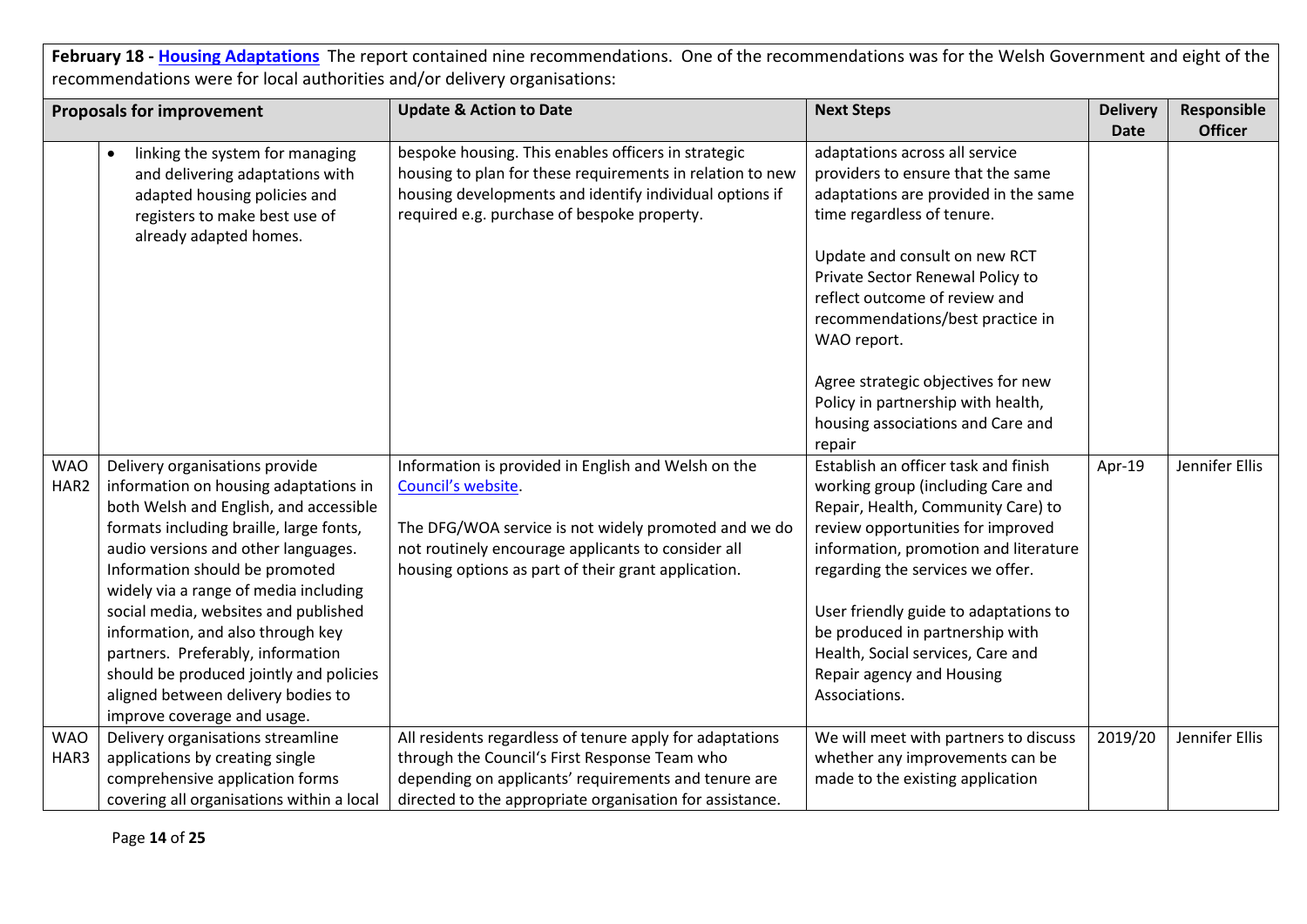|            | <b>Proposals for improvement</b>                  | <b>Update &amp; Action to Date</b>                                                  | <b>Next Steps</b>                      | <b>Delivery</b><br><b>Date</b> | Responsible<br><b>Officer</b> |
|------------|---------------------------------------------------|-------------------------------------------------------------------------------------|----------------------------------------|--------------------------------|-------------------------------|
|            | authority area that are available via             |                                                                                     | process to reduce waiting time/any     |                                |                               |
|            | partners and online.                              | The Council's Grants Application form for DFGs and WOA<br>is currently paper based. | duplication that may exist.            |                                |                               |
|            |                                                   |                                                                                     | During 2018/19-2019/20 we will aim     |                                |                               |
|            |                                                   |                                                                                     | to move to an on line application      |                                |                               |
|            |                                                   |                                                                                     | system for housing adaptations.        |                                |                               |
| <b>WAO</b> | To improve timeliness in delivery:                | RCTCBC has an in house agency service.                                              | Review practice in other LAs and       | Apr-19                         | Jennifer Ellis                |
| HAR4       | • the Welsh Government reviews                    |                                                                                     | consider introducing fast track policy |                                |                               |
|            | whether local authorities should                  | RCTCBC works in partnership with the Cwm Taf Care and                               | for grants under a certain amount      |                                |                               |
|            | continue to use the means test for                | Repair agency. The agency provides a Rapid Response                                 | and/or for a certain type of grant in  |                                |                               |
|            | Disabled Facilities Grants (DFGs);                | Adaptations/Safety at Home Service for residents in RCT                             | the new RCT Private Sector Renewal     |                                |                               |
|            | · local authorities provide or use home           | and is jointly funded by housing and community care.                                | Policy                                 |                                |                               |
|            | improvement agency services to                    |                                                                                     |                                        |                                |                               |
|            | support disabled and older people to              | There is currently no fast track policy/procedure in RCT.                           | Continue to attend the Housing         |                                |                               |
|            | progress their DFG applications                   |                                                                                     | Expert panel and other Adaptations     |                                |                               |
|            | efficiently;                                      | In RCT all referrals for adaptations are made via social                            | working Groups in order to work with   |                                |                               |
|            | · delivery organisations work with                | services and an Occupational Therapist.                                             | WG to develop and implement any        |                                |                               |
|            | planning authorities to fast track and            |                                                                                     | proposals.                             |                                |                               |
|            | streamline adaptations that require<br>approvals; |                                                                                     |                                        |                                |                               |
|            | · delivery organisations use Trusted              |                                                                                     |                                        |                                |                               |
|            | Assessors to undertake less complex               |                                                                                     |                                        |                                |                               |
|            | adaptation assessments; and                       |                                                                                     |                                        |                                |                               |
|            | • the Welsh Government streamlines                |                                                                                     |                                        |                                |                               |
|            | its approval processes for Physical               |                                                                                     |                                        |                                |                               |
|            | Adaptation Grants (PAGs).                         |                                                                                     |                                        |                                |                               |
| <b>WAO</b> | Delivery organisations:                           | The Council has a 3 year Disabled Adaptations and                                   | A Customer Evaluation survey in        | 2019/20                        | Jennifer Ellis                |
| HAR5       | • introduce formal systems for                    | Repairs Framework Contract in place until 31 <sup>st</sup> March                    | place, but this is not systematically  |                                |                               |
|            | accrediting contractors to undertake              | 2019 with the option to extend for 12 months. This was                              | used to continually review contractor  |                                |                               |
|            | adaptations. These should include:                | competitively tendered and uses a schedule of rates. The                            | performance. Formal feedback is not    |                                |                               |
|            | standards of customer care such                   | contract requires appropriate skills, qualifications and                            | provided to contractors on a regular   |                                |                               |
|            | as keeping to appointments,                       |                                                                                     | basis. This will be considered and     |                                |                               |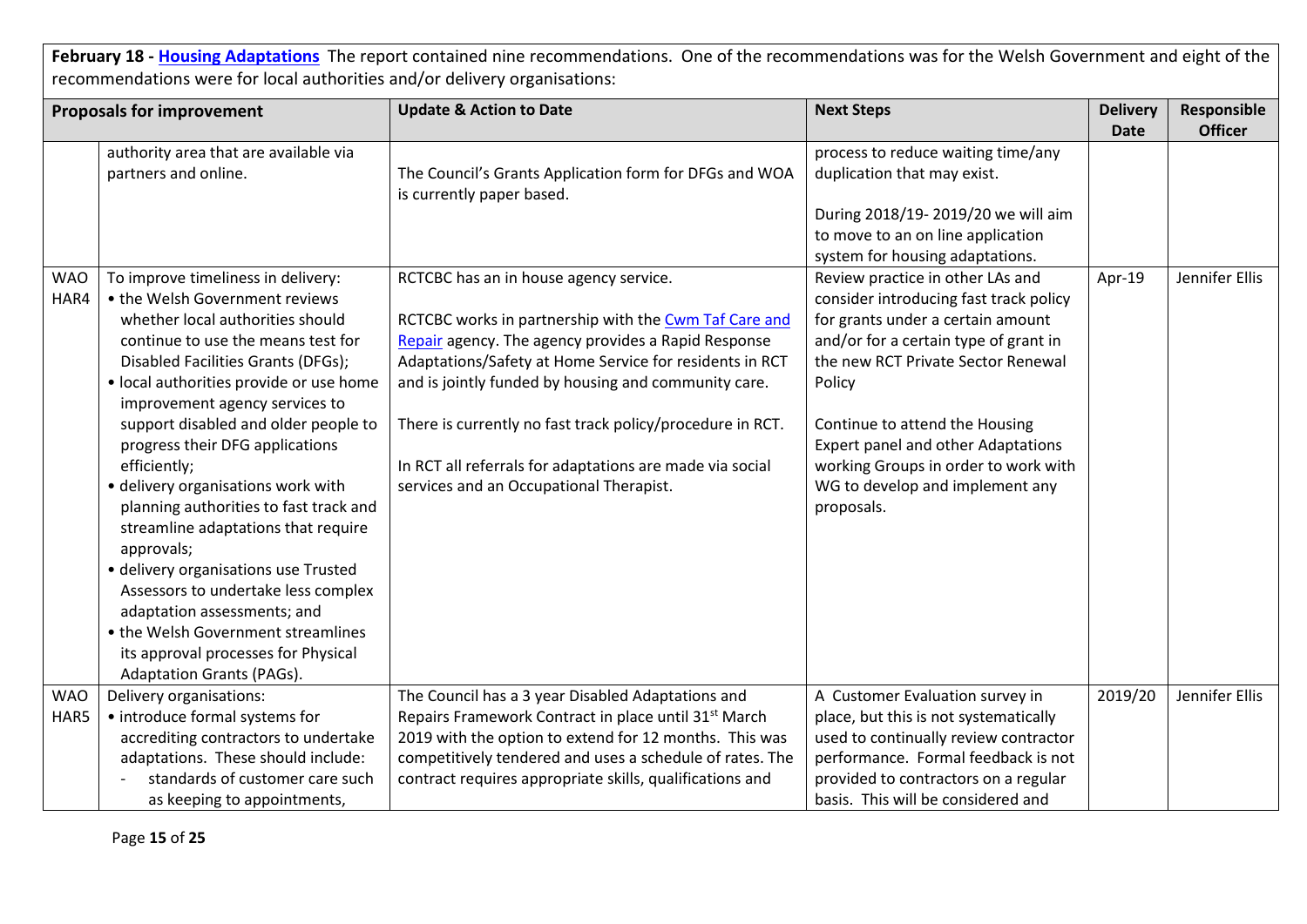| certification, insurance and compliance with Health and<br>implemented as part of the wider<br>keeping the site tidy, controlling<br>Safety legislation.<br>noise, etc.;<br>review.<br>vetting of financial standing, tax<br>and VAT status;<br>Contract states that Contractor performance will be<br>New Framework Contract will be<br>promoting good health and<br>monitored and evaluated after each individual Scheme.<br>tendered for in 2019/20.<br>safety practices;<br>There is a clear process for dealing with complaints and<br>requiring the use of warranty<br>sub standard work.<br>schemes;<br>ensuring that adequate<br>As part of the contract there is a Customer Care protocol<br>$\overline{\phantom{a}}$<br>insurance is held; and<br>that all contractors must adhere to.<br>requiring references.<br>• use framework agreements and<br>partnered contracts to deliver<br>adaptations.<br>· address weaknesses in the<br>contracting of adaptations, updating<br>Schedule of Rates used to tender<br>work and undertaking competitive<br>tendering to support value for<br>money in contracting.<br>• develop effective systems to manage<br>and evaluate contractor performance<br>by:<br>setting an appropriate range of | <b>Proposals for improvement</b> | <b>Update &amp; Action to Date</b> | <b>Next Steps</b> | <b>Delivery</b> | Responsible    |
|---------------------------------------------------------------------------------------------------------------------------------------------------------------------------------------------------------------------------------------------------------------------------------------------------------------------------------------------------------------------------------------------------------------------------------------------------------------------------------------------------------------------------------------------------------------------------------------------------------------------------------------------------------------------------------------------------------------------------------------------------------------------------------------------------------------------------------------------------------------------------------------------------------------------------------------------------------------------------------------------------------------------------------------------------------------------------------------------------------------------------------------------------------------------------------------------------------------------------------------------------|----------------------------------|------------------------------------|-------------------|-----------------|----------------|
|                                                                                                                                                                                                                                                                                                                                                                                                                                                                                                                                                                                                                                                                                                                                                                                                                                                                                                                                                                                                                                                                                                                                                                                                                                                   |                                  |                                    |                   | <b>Date</b>     | <b>Officer</b> |
|                                                                                                                                                                                                                                                                                                                                                                                                                                                                                                                                                                                                                                                                                                                                                                                                                                                                                                                                                                                                                                                                                                                                                                                                                                                   |                                  |                                    |                   |                 |                |
|                                                                                                                                                                                                                                                                                                                                                                                                                                                                                                                                                                                                                                                                                                                                                                                                                                                                                                                                                                                                                                                                                                                                                                                                                                                   |                                  |                                    |                   |                 |                |
|                                                                                                                                                                                                                                                                                                                                                                                                                                                                                                                                                                                                                                                                                                                                                                                                                                                                                                                                                                                                                                                                                                                                                                                                                                                   |                                  |                                    |                   |                 |                |
|                                                                                                                                                                                                                                                                                                                                                                                                                                                                                                                                                                                                                                                                                                                                                                                                                                                                                                                                                                                                                                                                                                                                                                                                                                                   |                                  |                                    |                   |                 |                |
|                                                                                                                                                                                                                                                                                                                                                                                                                                                                                                                                                                                                                                                                                                                                                                                                                                                                                                                                                                                                                                                                                                                                                                                                                                                   |                                  |                                    |                   |                 |                |
|                                                                                                                                                                                                                                                                                                                                                                                                                                                                                                                                                                                                                                                                                                                                                                                                                                                                                                                                                                                                                                                                                                                                                                                                                                                   |                                  |                                    |                   |                 |                |
|                                                                                                                                                                                                                                                                                                                                                                                                                                                                                                                                                                                                                                                                                                                                                                                                                                                                                                                                                                                                                                                                                                                                                                                                                                                   |                                  |                                    |                   |                 |                |
|                                                                                                                                                                                                                                                                                                                                                                                                                                                                                                                                                                                                                                                                                                                                                                                                                                                                                                                                                                                                                                                                                                                                                                                                                                                   |                                  |                                    |                   |                 |                |
|                                                                                                                                                                                                                                                                                                                                                                                                                                                                                                                                                                                                                                                                                                                                                                                                                                                                                                                                                                                                                                                                                                                                                                                                                                                   |                                  |                                    |                   |                 |                |
|                                                                                                                                                                                                                                                                                                                                                                                                                                                                                                                                                                                                                                                                                                                                                                                                                                                                                                                                                                                                                                                                                                                                                                                                                                                   |                                  |                                    |                   |                 |                |
|                                                                                                                                                                                                                                                                                                                                                                                                                                                                                                                                                                                                                                                                                                                                                                                                                                                                                                                                                                                                                                                                                                                                                                                                                                                   |                                  |                                    |                   |                 |                |
|                                                                                                                                                                                                                                                                                                                                                                                                                                                                                                                                                                                                                                                                                                                                                                                                                                                                                                                                                                                                                                                                                                                                                                                                                                                   |                                  |                                    |                   |                 |                |
|                                                                                                                                                                                                                                                                                                                                                                                                                                                                                                                                                                                                                                                                                                                                                                                                                                                                                                                                                                                                                                                                                                                                                                                                                                                   |                                  |                                    |                   |                 |                |
|                                                                                                                                                                                                                                                                                                                                                                                                                                                                                                                                                                                                                                                                                                                                                                                                                                                                                                                                                                                                                                                                                                                                                                                                                                                   |                                  |                                    |                   |                 |                |
|                                                                                                                                                                                                                                                                                                                                                                                                                                                                                                                                                                                                                                                                                                                                                                                                                                                                                                                                                                                                                                                                                                                                                                                                                                                   |                                  |                                    |                   |                 |                |
|                                                                                                                                                                                                                                                                                                                                                                                                                                                                                                                                                                                                                                                                                                                                                                                                                                                                                                                                                                                                                                                                                                                                                                                                                                                   |                                  |                                    |                   |                 |                |
|                                                                                                                                                                                                                                                                                                                                                                                                                                                                                                                                                                                                                                                                                                                                                                                                                                                                                                                                                                                                                                                                                                                                                                                                                                                   |                                  |                                    |                   |                 |                |
|                                                                                                                                                                                                                                                                                                                                                                                                                                                                                                                                                                                                                                                                                                                                                                                                                                                                                                                                                                                                                                                                                                                                                                                                                                                   |                                  |                                    |                   |                 |                |
|                                                                                                                                                                                                                                                                                                                                                                                                                                                                                                                                                                                                                                                                                                                                                                                                                                                                                                                                                                                                                                                                                                                                                                                                                                                   |                                  |                                    |                   |                 |                |
|                                                                                                                                                                                                                                                                                                                                                                                                                                                                                                                                                                                                                                                                                                                                                                                                                                                                                                                                                                                                                                                                                                                                                                                                                                                   |                                  |                                    |                   |                 |                |
|                                                                                                                                                                                                                                                                                                                                                                                                                                                                                                                                                                                                                                                                                                                                                                                                                                                                                                                                                                                                                                                                                                                                                                                                                                                   |                                  |                                    |                   |                 |                |
|                                                                                                                                                                                                                                                                                                                                                                                                                                                                                                                                                                                                                                                                                                                                                                                                                                                                                                                                                                                                                                                                                                                                                                                                                                                   |                                  |                                    |                   |                 |                |
|                                                                                                                                                                                                                                                                                                                                                                                                                                                                                                                                                                                                                                                                                                                                                                                                                                                                                                                                                                                                                                                                                                                                                                                                                                                   |                                  |                                    |                   |                 |                |
| information to judge                                                                                                                                                                                                                                                                                                                                                                                                                                                                                                                                                                                                                                                                                                                                                                                                                                                                                                                                                                                                                                                                                                                                                                                                                              |                                  |                                    |                   |                 |                |
| performance and delivery of<br>works covering timeliness of                                                                                                                                                                                                                                                                                                                                                                                                                                                                                                                                                                                                                                                                                                                                                                                                                                                                                                                                                                                                                                                                                                                                                                                       |                                  |                                    |                   |                 |                |
| work; quality of work; applicant/                                                                                                                                                                                                                                                                                                                                                                                                                                                                                                                                                                                                                                                                                                                                                                                                                                                                                                                                                                                                                                                                                                                                                                                                                 |                                  |                                    |                   |                 |                |
| tenant feedback; cost of work                                                                                                                                                                                                                                                                                                                                                                                                                                                                                                                                                                                                                                                                                                                                                                                                                                                                                                                                                                                                                                                                                                                                                                                                                     |                                  |                                    |                   |                 |                |
| (including variations); health and                                                                                                                                                                                                                                                                                                                                                                                                                                                                                                                                                                                                                                                                                                                                                                                                                                                                                                                                                                                                                                                                                                                                                                                                                |                                  |                                    |                   |                 |                |
| safety record; and customer                                                                                                                                                                                                                                                                                                                                                                                                                                                                                                                                                                                                                                                                                                                                                                                                                                                                                                                                                                                                                                                                                                                                                                                                                       |                                  |                                    |                   |                 |                |
| feedback;                                                                                                                                                                                                                                                                                                                                                                                                                                                                                                                                                                                                                                                                                                                                                                                                                                                                                                                                                                                                                                                                                                                                                                                                                                         |                                  |                                    |                   |                 |                |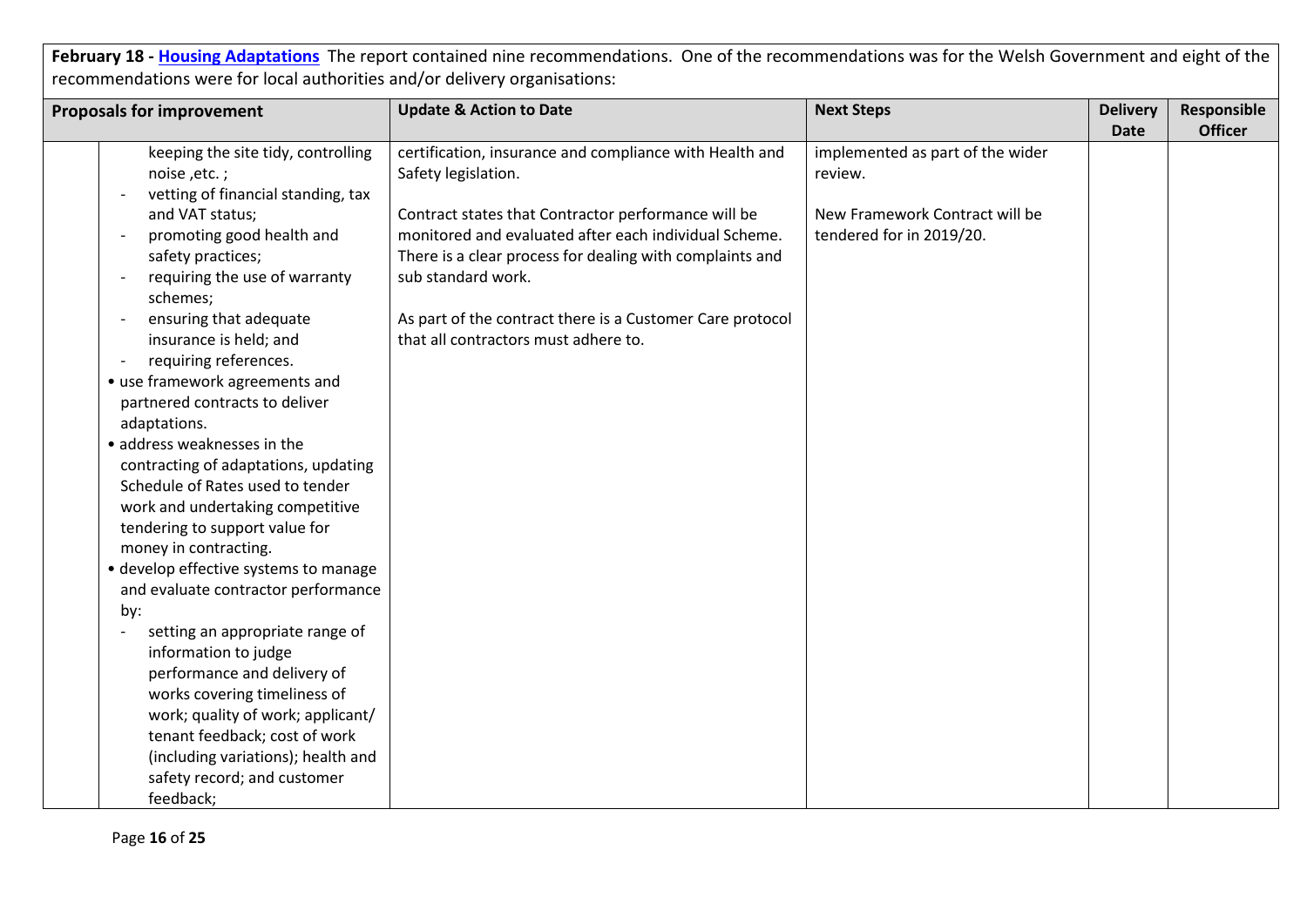|            | <b>Proposals for improvement</b>                   | <b>Update &amp; Action to Date</b>                          | <b>Next Steps</b>                      | <b>Delivery</b> | Responsible    |
|------------|----------------------------------------------------|-------------------------------------------------------------|----------------------------------------|-----------------|----------------|
|            |                                                    |                                                             |                                        | <b>Date</b>     | <b>Officer</b> |
|            | regularly reporting and                            |                                                             |                                        |                 |                |
|            | evaluating performance to                          |                                                             |                                        |                 |                |
|            | identify opportunities to improve<br>services; and |                                                             |                                        |                 |                |
|            | providing formal feedback to                       |                                                             |                                        |                 |                |
|            | contractors on their performance                   |                                                             |                                        |                 |                |
|            | covering key issues such as client                 |                                                             |                                        |                 |                |
|            | satisfaction, level and                            |                                                             |                                        |                 |                |
|            | acceptability of variations, right                 |                                                             |                                        |                 |                |
|            | first-time work, post-inspection                   |                                                             |                                        |                 |                |
|            | assessment and completion                          |                                                             |                                        |                 |                |
|            | within budget and on time.                         |                                                             |                                        |                 |                |
| <b>WAO</b> | Local authorities work with partner                | RCTCBC has a strong relationship with Cwm Taf Care and      | Review Service Level Agreement with    | Dec-18          | Tony Kibble    |
| HAR6       | agencies (health bodies, housing                   | Repair agency. The Council provides core funding to         | Care and Repair and Social Services to | then            |                |
|            | associations and Care and Repair) to               | support the agency as well as funding for the               | ensure that it is fit for purpose and  | Ongoing         |                |
|            | develop and improve joint working to               | Handyperson service, Rapid Response Adaptations and         | reflects accurately the roles and      |                 |                |
|            | maximise both take-up and the                      | Safety at Home Service.                                     | responsibilities of each partner.      |                 |                |
|            | benefits of adaptations in supporting              |                                                             |                                        |                 |                |
|            | independence by pooling of resources,              | A considerable proportion of RCT's ENABLE funding has       | Housing and Health Conference          |                 |                |
|            | co-locating staff and creating                     | also been allocated to Care and Repair.                     | scheduled for October 2018 to          |                 |                |
|            | integrated delivery teams.                         |                                                             | consider all opportunities of working  |                 |                |
|            |                                                    |                                                             | more closely together                  |                 |                |
| <b>WAO</b> | To enhance take-up and usage of                    | There are currently no agreed service standards in RCT.     | Produce service standards for          | 2019/20         | Jennifer Ellis |
| HAR7       | adaptations with health bodies we                  | However, RCTCBC and Trivallis have an agreed approach       | adaptations in RCT in conjunction      |                 |                |
|            | recommend that delivery organisations              | to adaptations as a consequence of the stock transfer,      | with Care and Repair, Health, Social   |                 |                |
|            | jointly agree and publish joint service            | and the Council is consulted on Trivallis' Adaptations      | Services and Housing Associations.     |                 |                |
|            | standards for delivery of adaptations              | Policy.                                                     | This should include clear information  |                 |                |
|            | within each local-authority area. The              |                                                             | about the in-house agency services.    |                 |                |
|            | service standards should clearly set out           | Private Housing applicants for adaptations are not          |                                        |                 |                |
|            | how each agency approaches delivery                | routinely given any information or advice about other       | All letters/literature relating to     |                 |                |
|            | of adaptations and how they will                   | housing options. However if an adaptation is not feasible,  | adaptations to be reviewed and         |                 |                |
|            | provide services to ensure people                  | the Council does have a grant available that can facilitate | updated. User friendly guide to        |                 |                |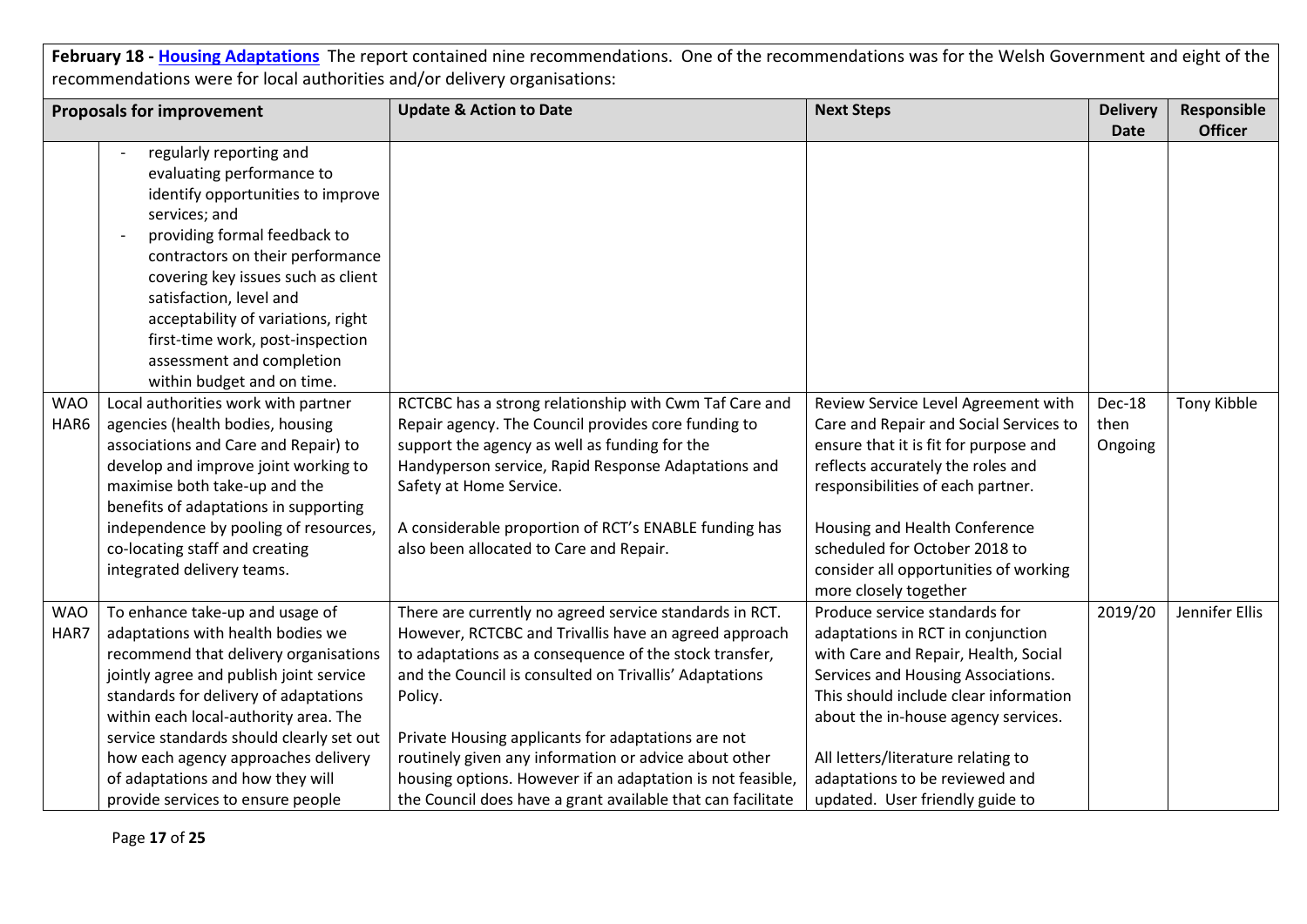|                    | <b>Proposals for improvement</b>                                                                                                                                                                                                                                                                                                                                                                                                                                                                                                                      | <b>Update &amp; Action to Date</b>                                                                                                                                                                                                                                                                                                                                                         | <b>Next Steps</b>                                                                                                                                                                                                                                                                                                                                                                                                           | <b>Delivery</b> | Responsible    |
|--------------------|-------------------------------------------------------------------------------------------------------------------------------------------------------------------------------------------------------------------------------------------------------------------------------------------------------------------------------------------------------------------------------------------------------------------------------------------------------------------------------------------------------------------------------------------------------|--------------------------------------------------------------------------------------------------------------------------------------------------------------------------------------------------------------------------------------------------------------------------------------------------------------------------------------------------------------------------------------------|-----------------------------------------------------------------------------------------------------------------------------------------------------------------------------------------------------------------------------------------------------------------------------------------------------------------------------------------------------------------------------------------------------------------------------|-----------------|----------------|
|                    | know what they are entitled to receive.<br>Service Standards should:<br>• be written in plain accessible<br>language;<br>• be precise about what people can<br>and cannot expect to receive;<br>• be produced collaboratively to cover<br>all adaptations services within an<br>area;<br>• set out the eligibility for the different<br>funding streams, application and<br>assessment processes, timescales<br>and review processes; and<br>• offer the viable options and<br>alternatives for adaptations including<br>linking with adapted housing | people to move to a more suitable home, but this is<br>officer led rather than being actively promoted as an<br>option.<br>Social Housing applicants who apply to Homefinder for<br>re-housing due to their home being unsuitable due to a<br>physical disability are provided with advice about housing<br>grants/adaptations that their housing association might<br>be able to provide. | adaptations to be produced in<br>partnership with Health, Social<br>services and Care and Repair agency.<br>Grant application process should<br>include a discussion about housing<br>options to ensure that the provision<br>of adaptations in the applicant's<br>existing home is the most<br>appropriate, effective and efficient<br>option.<br>Consider making available a proactive<br>grant to assist people to move. | <b>Date</b>     | <b>Officer</b> |
| <b>WAO</b><br>HAR8 | registers to maximise use of already<br>adapted homes.<br>To effectively manage performance<br>and be able to judge the impact of<br>adaptations, we recommend that the<br>Welsh Government and delivery<br>organisations:<br>• set appropriate measures to judge<br>both the effectiveness and efficiency<br>of the different systems for<br>delivering adaptations and the<br>impact on wellbeing and<br>independence of those who receive<br>adaptations;                                                                                          | Agree that this would be useful and it would help LAs to<br>learn from each other and help to promote consistency<br>of service and standards across Wales.                                                                                                                                                                                                                                | RCTCBC will provide information to<br>WG as requested to assist in the<br>delivery of this recommendation.                                                                                                                                                                                                                                                                                                                  | As<br>required  | Jennifer Ellis |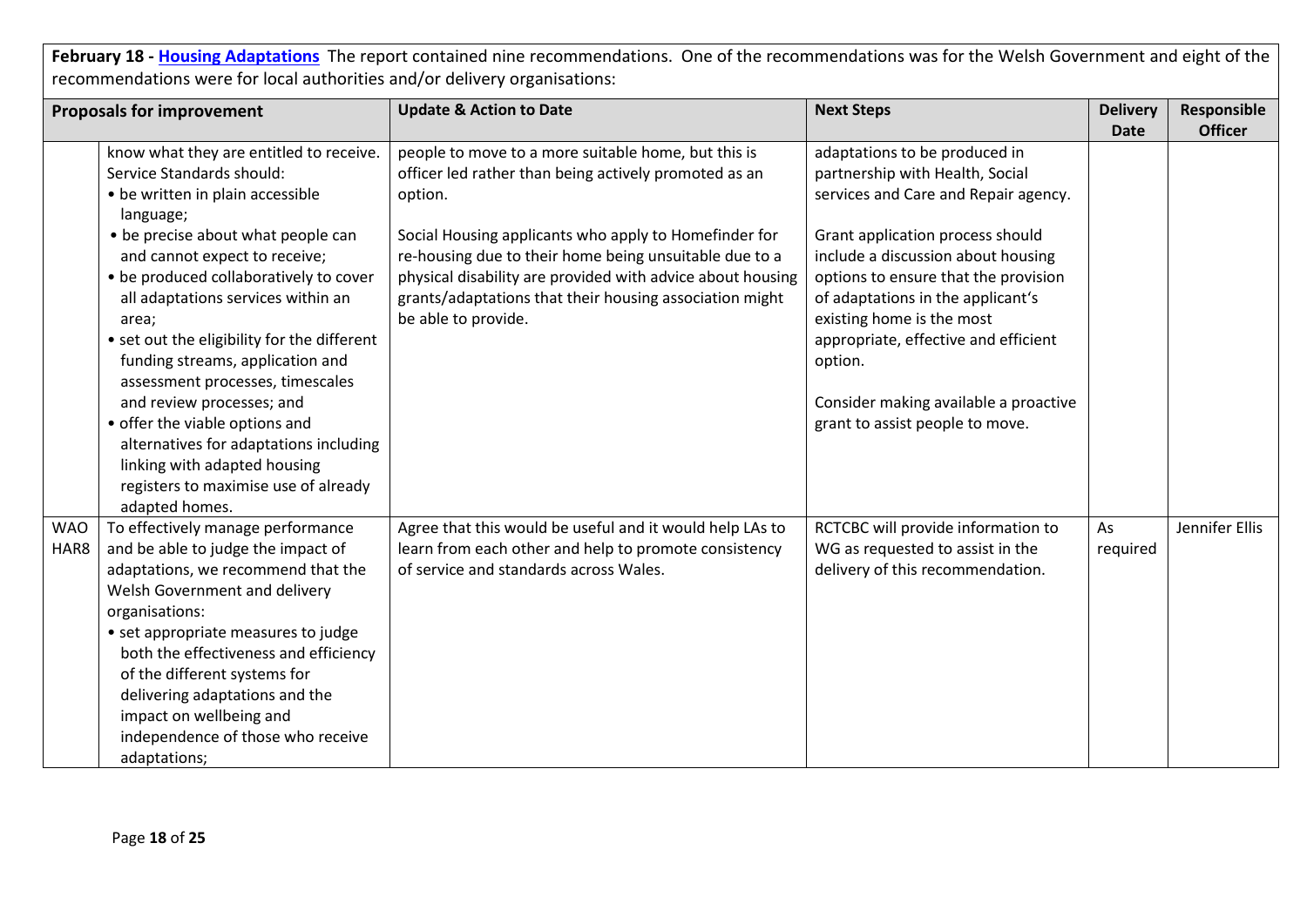| <b>Proposals for improvement</b> |                                        | <b>Update &amp; Action to Date</b> | <b>Next Steps</b> | <b>Delivery</b><br>Date | Responsible<br><b>Officer</b> |
|----------------------------------|----------------------------------------|------------------------------------|-------------------|-------------------------|-------------------------------|
|                                  | • ensure delivery organisations report |                                    |                   |                         |                               |
|                                  |                                        |                                    |                   |                         |                               |
|                                  | against their responsibilities in      |                                    |                   |                         |                               |
|                                  | respect of the Equalities Act 2010;    |                                    |                   |                         |                               |
|                                  | • ensure performance information       |                                    |                   |                         |                               |
|                                  | captures the work of all delivery      |                                    |                   |                         |                               |
|                                  | organisations - local authorities,     |                                    |                   |                         |                               |
|                                  | housing associations and Care and      |                                    |                   |                         |                               |
|                                  | Repair agencies; and                   |                                    |                   |                         |                               |
|                                  | • annually publish performance for all |                                    |                   |                         |                               |
|                                  | delivery organisations to enable a     |                                    |                   |                         |                               |
|                                  | whole systems view of delivery and     |                                    |                   |                         |                               |
|                                  | impact to support improvement to       |                                    |                   |                         |                               |
|                                  | be taken.                              |                                    |                   |                         |                               |

| April-18 Speak my language: Overcoming language and communication barriers in public services The report contained two recommendations. One of the<br>recommendations was for the Welsh Government in conjunction with public bodies and the other recommendation was for public bodies. |                                                             |                                    |                                                                                            |  |
|------------------------------------------------------------------------------------------------------------------------------------------------------------------------------------------------------------------------------------------------------------------------------------------|-------------------------------------------------------------|------------------------------------|--------------------------------------------------------------------------------------------|--|
|                                                                                                                                                                                                                                                                                          |                                                             |                                    |                                                                                            |  |
| <b>Proposals for improvement</b>                                                                                                                                                                                                                                                         |                                                             | <b>Update &amp; Action to Date</b> |                                                                                            |  |
| <b>WAO</b>                                                                                                                                                                                                                                                                               | Ensuring that people who face language and                  | Welsh                              | Whilst the Checklist referred to by WAO is not routinely used, the Council currently takes |  |
| SMLR1                                                                                                                                                                                                                                                                                    | communication barriers can access public services           | Govt and                           | steps to make services accessible to people who do not speak English or Welsh as their     |  |
|                                                                                                                                                                                                                                                                                          | Public bodies are required to ensure that people can        | Public                             | main language. This includes                                                               |  |
|                                                                                                                                                                                                                                                                                          | access the services they need. To take account of the       | <b>Bodies</b>                      |                                                                                            |  |
|                                                                                                                                                                                                                                                                                          | requirements of the 2010 Equality Act and other             |                                    | Website - complies with requirements of Disability Discrimination Act 1995                 |  |
|                                                                                                                                                                                                                                                                                          | legislation, we recommend that public bodies regularly      |                                    | Telephone -follows Barrier Free Call Routing Guidelines issued by Employers Forum on       |  |
|                                                                                                                                                                                                                                                                                          | review the accessibility of their services to people who do |                                    | Disability                                                                                 |  |
|                                                                                                                                                                                                                                                                                          | not speak English or Welsh as a main language including     |                                    | Text phone in place                                                                        |  |
|                                                                                                                                                                                                                                                                                          | Deaf people who use sign language. This assessment can      |                                    | Advice points rooms for Deaf and Hard of Hearing People in One4all Centres equipped        |  |
|                                                                                                                                                                                                                                                                                          | include using our checklist                                 |                                    | with loop systems to enhance sound.                                                        |  |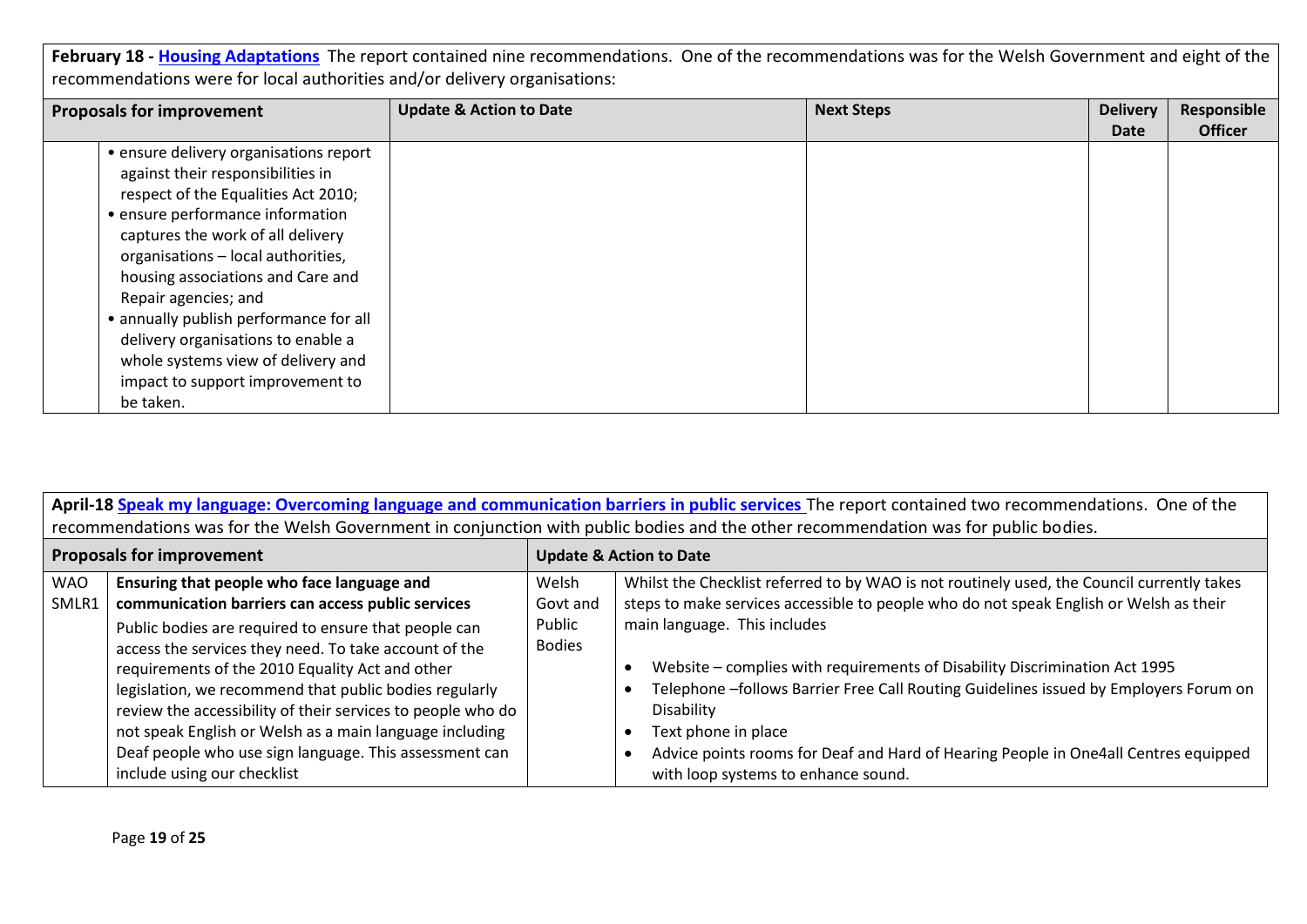|                                                                                                                                    |                                                                                                                                                                                                                                                                                                                                                                                                                                                                                                                                                                                                                                                                                                                                                                              |               | April-18 Speak my language: Overcoming language and communication barriers in public services The report contained two recommendations. One of the                                                                                                                                                                                                                                                                                                                                                                                                                                                                                                                                                                                                                                                                                                                        |
|------------------------------------------------------------------------------------------------------------------------------------|------------------------------------------------------------------------------------------------------------------------------------------------------------------------------------------------------------------------------------------------------------------------------------------------------------------------------------------------------------------------------------------------------------------------------------------------------------------------------------------------------------------------------------------------------------------------------------------------------------------------------------------------------------------------------------------------------------------------------------------------------------------------------|---------------|---------------------------------------------------------------------------------------------------------------------------------------------------------------------------------------------------------------------------------------------------------------------------------------------------------------------------------------------------------------------------------------------------------------------------------------------------------------------------------------------------------------------------------------------------------------------------------------------------------------------------------------------------------------------------------------------------------------------------------------------------------------------------------------------------------------------------------------------------------------------------|
| recommendations was for the Welsh Government in conjunction with public bodies and the other recommendation was for public bodies. |                                                                                                                                                                                                                                                                                                                                                                                                                                                                                                                                                                                                                                                                                                                                                                              |               |                                                                                                                                                                                                                                                                                                                                                                                                                                                                                                                                                                                                                                                                                                                                                                                                                                                                           |
| <b>Proposals for improvement</b>                                                                                                   |                                                                                                                                                                                                                                                                                                                                                                                                                                                                                                                                                                                                                                                                                                                                                                              |               | <b>Update &amp; Action to Date</b>                                                                                                                                                                                                                                                                                                                                                                                                                                                                                                                                                                                                                                                                                                                                                                                                                                        |
| <b>WAO</b><br>SMLR <sub>2</sub>                                                                                                    | Developing interpretation and translation services in<br><b>Wales</b><br>Our work with public bodies, interpretation and<br>translation service providers and service users has<br>identified some challenges for interpretation and<br>translation services.<br>We recommend that the Welsh Government work with<br>public bodies, representative groups and other<br>interested parties to make sure that:<br>the supply of interpreters is sufficient especially<br>$\bullet$<br>for languages in high demand such as BSL and<br>Arabic;<br>interpreters with specialist training are available<br>to work in mental health services and with<br>people who have experienced trauma or<br>violence; and<br>quality assurance and safeguarding procedures<br>are in place. | Welsh<br>Govt | Interviews with British Sign Language(BSL) Interpreter are available for a wide range of<br>services<br>'Call off' arrangements in place with Wales Interpretation and Translation Service<br>(WITS)<br>Training for staff, inc BSL training.<br>$\bullet$<br>The Council recognises that there is more to be done to identify the extent of the issues in<br>respect of overcoming language and communication barriers and officers are currently<br>reviewing the WAO report to seek to identify any gaps in Council services together with<br>proportionate responses given the needs of the population of Rhondda Cynon Taf.<br>The Council welcomes the opportunity to work with Welsh Government, representative<br>groups and other interested parties to meet the organisational challenges arising from the<br>need for interpretation and translation services. |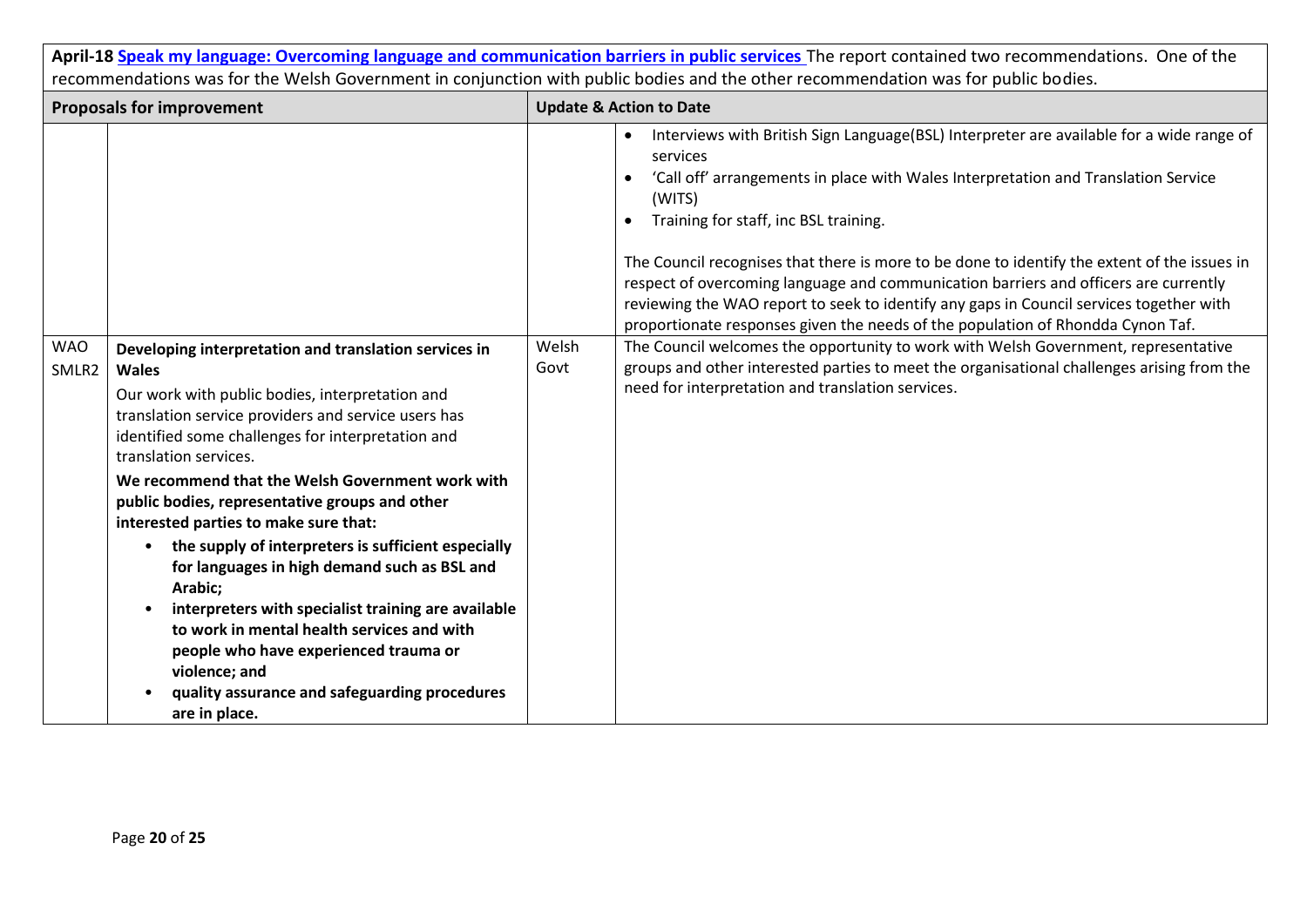**Proposals for improvement Update & Action to Date**

#### **Introduction**

Rhondda Cynon Taf Council, Merthyr Tydfil Council and the Cwm Taf University Health Board, worked together to develop a Joint Statement of Strategic Intent for children, young People, and adults with learning disabilities and their families which was agreed by Cabinet on 21st November 2017.

The Joint Statement of Strategic Intent is set within the context of the Social Services and Wellbeing (Wales) Act 2014 and describes a shared commitment and approach to commissioning new models of care and support for people with learning disabilities and their families by partners across Cwm Taf.

A workshop held in January 2018 with key stakeholders, including people with learning disabilities, their families and carers and service providers identified 5 strategic workstreams to take forward a number of Regional priority outcomes, while building on the work already being undertaken, to deliver the strategic aims of the Joint Statement of Intent.

Each strategic workstream has an individual workplan as part of an overarching Statement of Intent action plan, which underpins individual agency implementation plans. The overarching action plan is monitored by the Cwm Taf Statement of Intent Strategic Steering Group chaired by Neil Elliott, Service Director Adult Services and overall progress regarding the implementation and delivery is monitored by the Regional Social Services Partnership Board.

| <b>WAO</b><br>SCAR1 | Local authorities continue to focus on preventing people<br>becoming dependent on more expensive placements in care<br>homes by providing effective support at home and a range of<br>step up accommodation by:<br>improving the evaluation of prevention activity so local<br>authorities understand what works well and why.<br>utilising the mapping of prevention services under the<br>Social Services and Well-being (Wales) Act 2014 that | In response to recommendation 1, the Statement of Intent mentioned above, identifies<br>the need to make choices in what services Adult Services and its partners commission<br>now and in the future for people with learning disabilities. Central to reaching a position<br>of a preferred direction of travel and approach has been the need to ensure that services<br>continue to focus on early intervention and prevention and promoting independence to<br>support individuals to retain in their own homes and local communities for as long as<br>possible. |
|---------------------|--------------------------------------------------------------------------------------------------------------------------------------------------------------------------------------------------------------------------------------------------------------------------------------------------------------------------------------------------------------------------------------------------------------------------------------------------|------------------------------------------------------------------------------------------------------------------------------------------------------------------------------------------------------------------------------------------------------------------------------------------------------------------------------------------------------------------------------------------------------------------------------------------------------------------------------------------------------------------------------------------------------------------------|
|                     | covers other agencies and service providers.<br>improving the signposting of additional help so carers<br>and support networks can be more resilient and self-<br>reliant. This should include encouraging carers to make<br>long-term plans for care to maintain and protect their<br>dependants' wellbeing.                                                                                                                                    | "My Community" is a strategic workstream of the Statement of Intent and the mapping<br>of services that provide universal services and community support plus targeted<br>intervention and support is being undertaken. "My Home" is another strategic<br>workstream and the following priority outcomes have been agreed and are being<br>progressed:                                                                                                                                                                                                                 |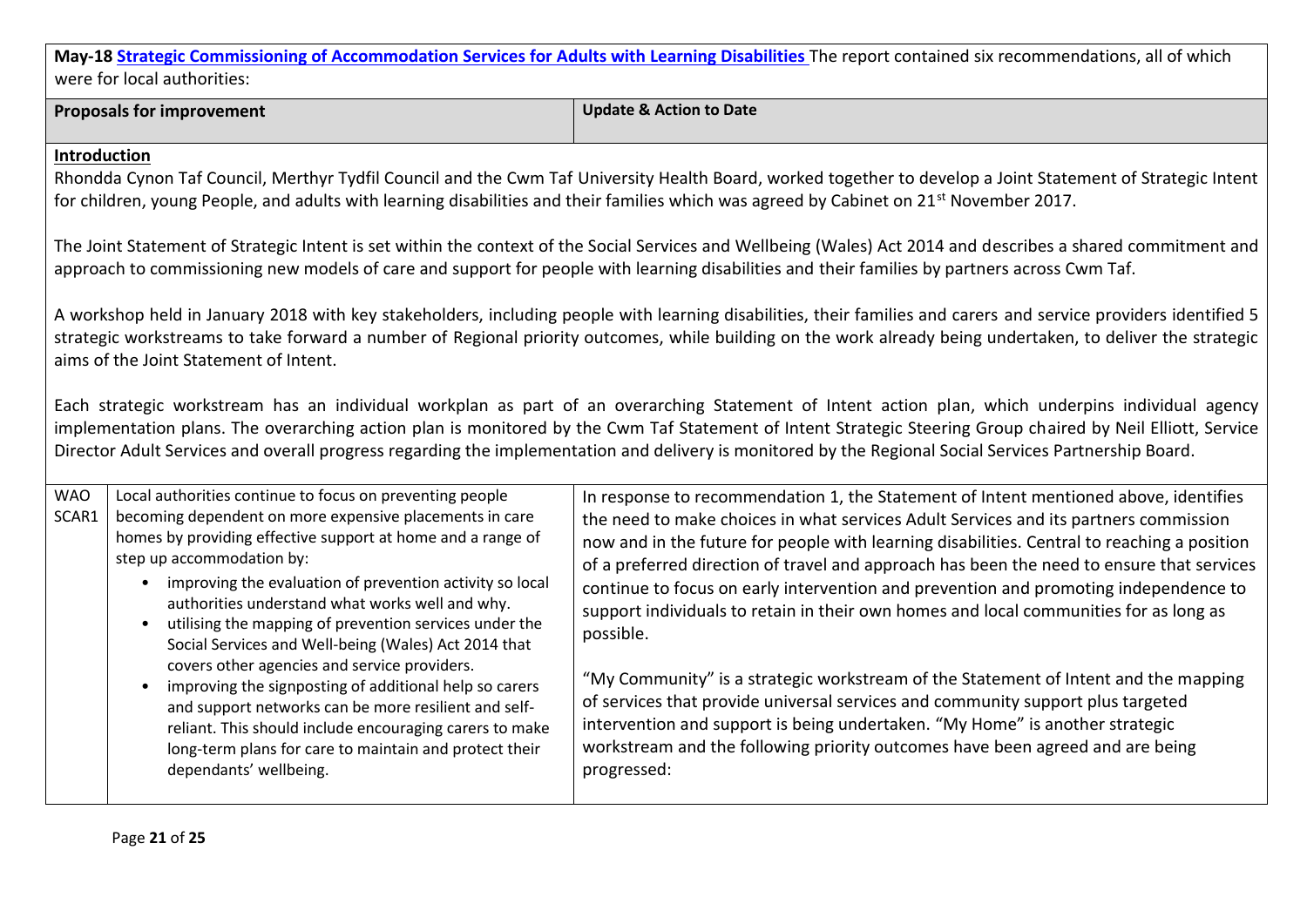| <b>Proposals for improvement</b> |                                                                                                                                                                                                                                                           | <b>Update &amp; Action to Date</b>                                                                                                                                                                                                                                                                                                                                                                                                                                                                                                                                                                                                                                                                                                                                                                                                                                                                                                                                                                                                                                                                                                                                                                                                                                                                                                                                                                                       |
|----------------------------------|-----------------------------------------------------------------------------------------------------------------------------------------------------------------------------------------------------------------------------------------------------------|--------------------------------------------------------------------------------------------------------------------------------------------------------------------------------------------------------------------------------------------------------------------------------------------------------------------------------------------------------------------------------------------------------------------------------------------------------------------------------------------------------------------------------------------------------------------------------------------------------------------------------------------------------------------------------------------------------------------------------------------------------------------------------------------------------------------------------------------------------------------------------------------------------------------------------------------------------------------------------------------------------------------------------------------------------------------------------------------------------------------------------------------------------------------------------------------------------------------------------------------------------------------------------------------------------------------------------------------------------------------------------------------------------------------------|
|                                  | sharing risk analysis and long-term planning data with<br>other local authorities, service providers, and partners to<br>agree a shared understanding of the range of options.                                                                            | Meet the range of housing needs now and in the future<br>$\bullet$<br>Development of a robust evidence base to inform future housing plans<br>$\bullet$<br>Investigate how other new models of supported housing are provided, taking into<br>account best practice and national guidance on housing, care and support<br>Strategically plan sustainable housing that meets the needs and aspirations of adults<br>with a learning disability now and in the future<br>Key to the implementation of the above will be the ongoing development of alternative<br>models of community based accommodation in order to enhance the health, wellbeing<br>and independence of people with learning disabilities and avoid over reliance on care<br>home settings. As a result, service models are evolving with an emphasis on supporting<br>people to remain at home longer. Currently, this work involves the ongoing development<br>of new extra care schemes across Rhondda Cynon Taf; new supported living<br>accommodation schemes in Aberdare and Treorchy along with increased levels of shared<br>lives provision, targeted support and other community based activities. There will<br>however, remain a need for specialist care home provision for those individuals whose<br>needs require this level of support, as part of the overall spectrum of support necessary<br>to support the needs of our community. |
| <b>WAO</b><br>SCAR2              | Local authorities improve their approach to planning services for<br>people with learning disabilities by building on the Regional<br>Partnership Boards' population assessments for people with<br>learning disabilities and agreeing future priorities. | In response to recommendation 2, the development of the Joint Statement of Strategic<br>Intent took into account the Regional Population Assessments as well as relevant data<br>and information to prioritise needs and determine strategic commissioning priorities for<br>future service developments. It is anticipated for any future updates in the Regional<br>Population analysis will necessitate an updated analysis of needs and on-going<br>modernising of future learning disability services.                                                                                                                                                                                                                                                                                                                                                                                                                                                                                                                                                                                                                                                                                                                                                                                                                                                                                                              |
| <b>WAO</b><br>SCAR3              | Local authorities do more to integrate commissioning<br>arrangements with partners and providers and take account of<br>the work of the National Commissioning Board by:                                                                                  | In response to recommendation 3, partners and providers have been fully involved in the<br>development of the Joint Statement of Strategic Intent and the action plan and<br>implementation of commissioning priorities and services delivery options.                                                                                                                                                                                                                                                                                                                                                                                                                                                                                                                                                                                                                                                                                                                                                                                                                                                                                                                                                                                                                                                                                                                                                                   |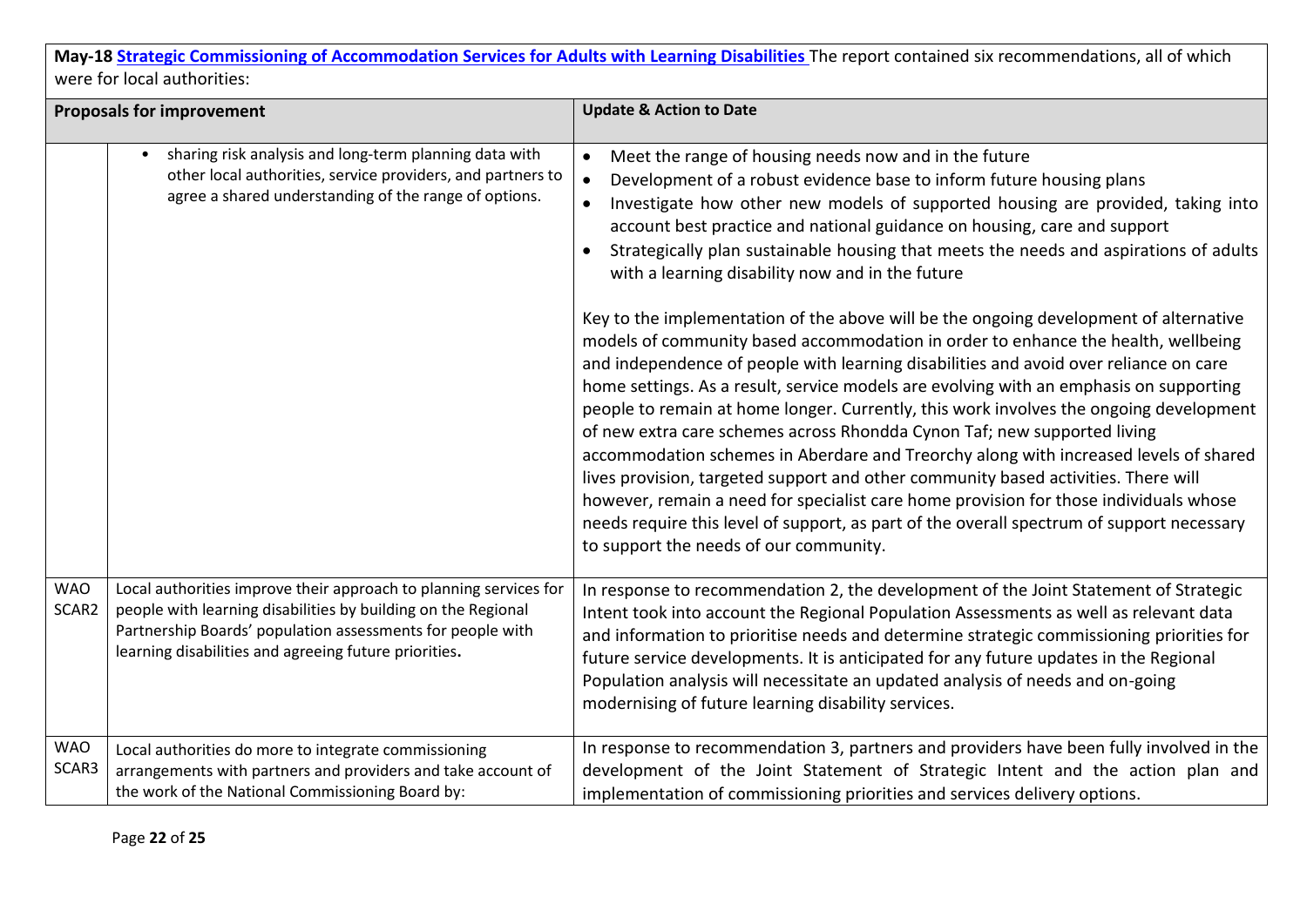| <b>Proposals for improvement</b> |                                                                                                                                                                                                                                                                                                                                                                                                                                                                                                                                                                                                                                                                      | <b>Update &amp; Action to Date</b>                                                                                                                                                                                                                                                                                                                                                                                                                                                                                                                                                                                                                                                                                                                                                                                                                                                                                                                                                                                                                                                                                                                                                                                                                                                                                                                                                                                                                |
|----------------------------------|----------------------------------------------------------------------------------------------------------------------------------------------------------------------------------------------------------------------------------------------------------------------------------------------------------------------------------------------------------------------------------------------------------------------------------------------------------------------------------------------------------------------------------------------------------------------------------------------------------------------------------------------------------------------|---------------------------------------------------------------------------------------------------------------------------------------------------------------------------------------------------------------------------------------------------------------------------------------------------------------------------------------------------------------------------------------------------------------------------------------------------------------------------------------------------------------------------------------------------------------------------------------------------------------------------------------------------------------------------------------------------------------------------------------------------------------------------------------------------------------------------------------------------------------------------------------------------------------------------------------------------------------------------------------------------------------------------------------------------------------------------------------------------------------------------------------------------------------------------------------------------------------------------------------------------------------------------------------------------------------------------------------------------------------------------------------------------------------------------------------------------|
|                                  | understanding the barriers that exist in stopping or<br>hindering further integration;<br>improving the quality of joint strategic plans for learning<br>disability services (see also paragraphs 3.11 to 3.14);<br>establishing investment models and sustainable<br>financial structures, joint workforce planning and multi-<br>year budgeting; and<br>developing appropriate governance and data sharing<br>frameworks with key local partners that include a clear<br>process for managing risk and failure.                                                                                                                                                    | Partners and providers are also active members of the Regional Groups and Rhondda<br>Cynon Taf Provider Forums. These Groups and Forums are driving the commissioning work<br>programmes and designing and delivering services that target resources in the most<br>effective way. Emphasis is placed on co-producing work schemes.<br>Through the Regional Partnership we participate in the work of the National<br>Commissioning Board.                                                                                                                                                                                                                                                                                                                                                                                                                                                                                                                                                                                                                                                                                                                                                                                                                                                                                                                                                                                                        |
| <b>WAO</b><br>SCAR4              | Local authorities do more to involve people with learning<br>disabilities and their carers in care planning and agreeing<br>pathways to further independence by:<br>consistently including people with learning disabilities<br>$\bullet$<br>and their carers in the writing, monitoring and<br>development of care plans;<br>systematically involving carers and advocacy groups in<br>evaluating the quality of services;<br>involving people with learning disabilities in<br>procurement processes; and<br>ensuring communications are written in accessible and<br>appropriate language to improve the understanding and<br>impact of guidance and information. | In response to recommendation 4, we developed an engagement strategy to support the<br>implementation of Statement of Intent that outlines the level and principles of<br>engagement, the purpose, objectives and audiences and the core messages that will be<br>consistently delivered throughout engagement activities. People with learning disabilities<br>and their parents/carers are also active members of the Regional Commissioning Groups<br>and, as mentioned above, these Groups are driving the work programmes and designing<br>and delivering services that target resources in the most effective way. Emphasis is<br>placed on co-producing work schemes and we support as needed.<br>There are systems in place to involve people with learning disabilities and their<br>parents/carers and, where appropriate, advocacy groups in assessment and care<br>planning through to evaluating quality of services. However, there needs to be greater<br>consistency to these approaches and actions to embed strengthen based practice and<br>quality assurances systems are being implemented. It is important that through this<br>improvement work that Advocacy Services are more integral to assessment and care<br>planning processes. Similarly, there needs to be more consistency in the involvement of<br>people with learning disabilities and their parents/carers both in procurement and<br>recruitment processes. |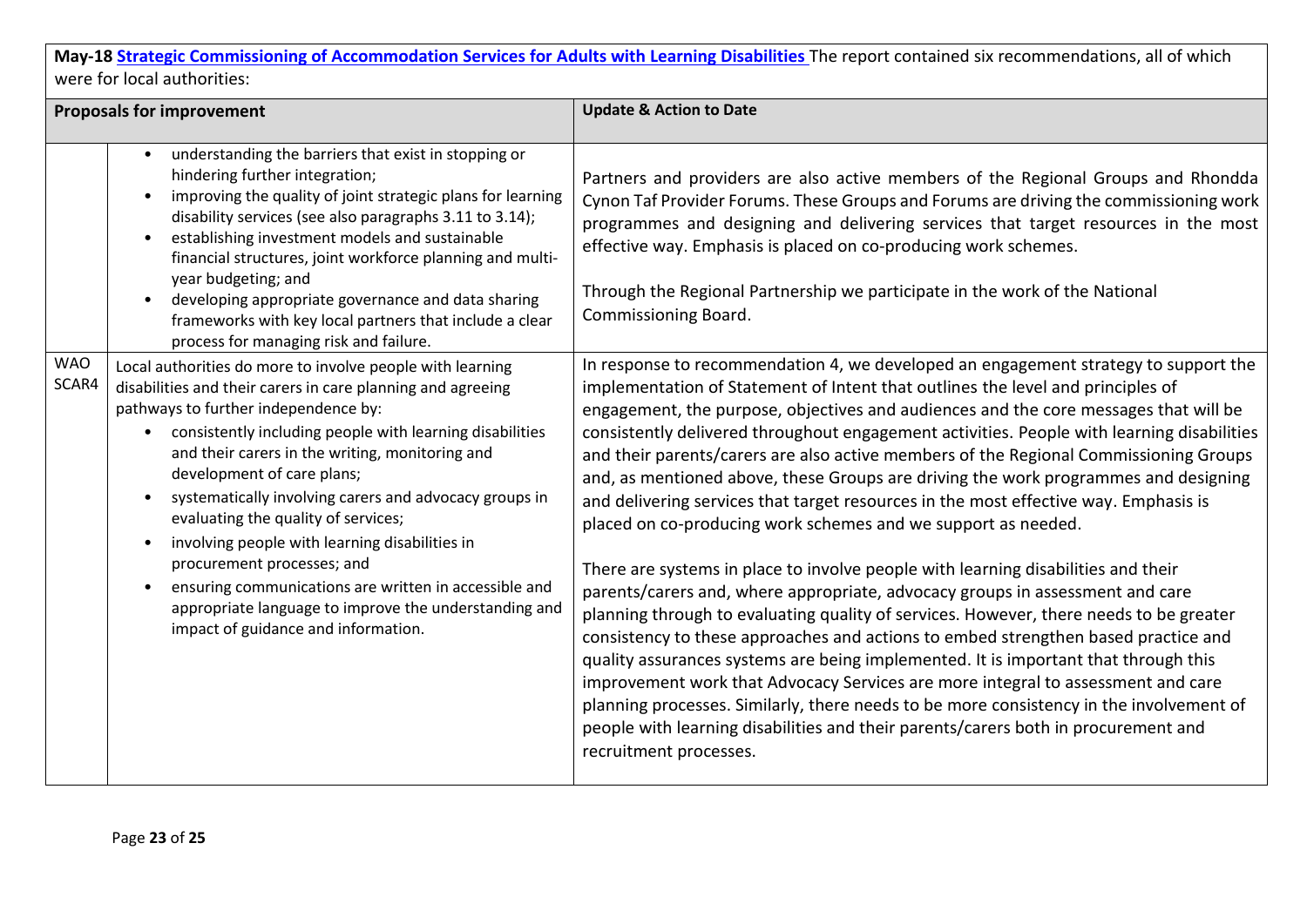| <b>Proposals for improvement</b> |                                                                                                                                                                                                                                                                                                                                                                                                                                                                                                                                                                                                                                                                             | <b>Update &amp; Action to Date</b>                                                                                                                                                                                                                                                                                                                                                                                                                                                                                                                                                                                                                                                                                |
|----------------------------------|-----------------------------------------------------------------------------------------------------------------------------------------------------------------------------------------------------------------------------------------------------------------------------------------------------------------------------------------------------------------------------------------------------------------------------------------------------------------------------------------------------------------------------------------------------------------------------------------------------------------------------------------------------------------------------|-------------------------------------------------------------------------------------------------------------------------------------------------------------------------------------------------------------------------------------------------------------------------------------------------------------------------------------------------------------------------------------------------------------------------------------------------------------------------------------------------------------------------------------------------------------------------------------------------------------------------------------------------------------------------------------------------------------------|
|                                  |                                                                                                                                                                                                                                                                                                                                                                                                                                                                                                                                                                                                                                                                             | Through the engagement strategy more emphasis is now placed on using appropriate<br>communication methods - information must be provided in accessible formats to meet<br>people's needs. Work is underway with People's First to improve current arrangements<br>and initial actions are in place to regularly produce easy to read material as part of the<br>Regional commissioning arrangements. These improvements are being delivered through<br>the "reducing stigma" and "communicating our work" Regional workstreams of the<br>statement of intent.                                                                                                                                                     |
| <b>WAO</b><br>SCAR5              | Local authorities collaborate with providers, the third sector and<br>suppliers in understanding challenges, sharing data, and pooling<br>expertise by:<br>improving the quality, range, and accessibility of<br>tendering information; and<br>working with providers to shape local markets by<br>$\bullet$<br>coming to a common understanding of the<br>opportunities, risks, and future priorities in providing<br>learning disabilities services.                                                                                                                                                                                                                      | In response to recommendation 5, overall relationships are positive and emphasis is<br>placed on collaboration and co-producing work schemes. As mentioned above, Adult<br>Services and its stakeholders are working together to share information and intelligence<br>to drive the priority workstreams of the Regional Statement.                                                                                                                                                                                                                                                                                                                                                                               |
| <b>WAO</b><br>SCAR6              | Local authorities develop a more appropriate set of<br>performance indicators and measures of success that make it<br>easier to monitor and demonstrate the impact of service activity<br>by:<br>co-designing measures, service and contract<br>performance indicators with service providers, people<br>with learning disabilities and their carers;<br>ensure commissioners have sufficient cost and<br>qualitative information on the full range of placement<br>and care options available;<br>equipping commissioners with data to demonstrate the<br>long-term financial benefits of commissioning choices,<br>this includes having the right systems and technology; | In response to recommendation 6, whilst processes are in place to measure some<br>aspects of performance and success, there are information gaps and arrangements to<br>collect performance indicators consistently and regularly in relation to people with<br>learning disabilities needs to improve and actions included within relevant action plans<br>for implementation.<br>In addition, ensuring all people in receipt of services and their parents/carers are<br>empowered to provide feedback on services on an ongoing basis, with results being used<br>in a meaningful way, to improve standards will also be a key element of quality<br>assurance processes being improved across Adult Services. |